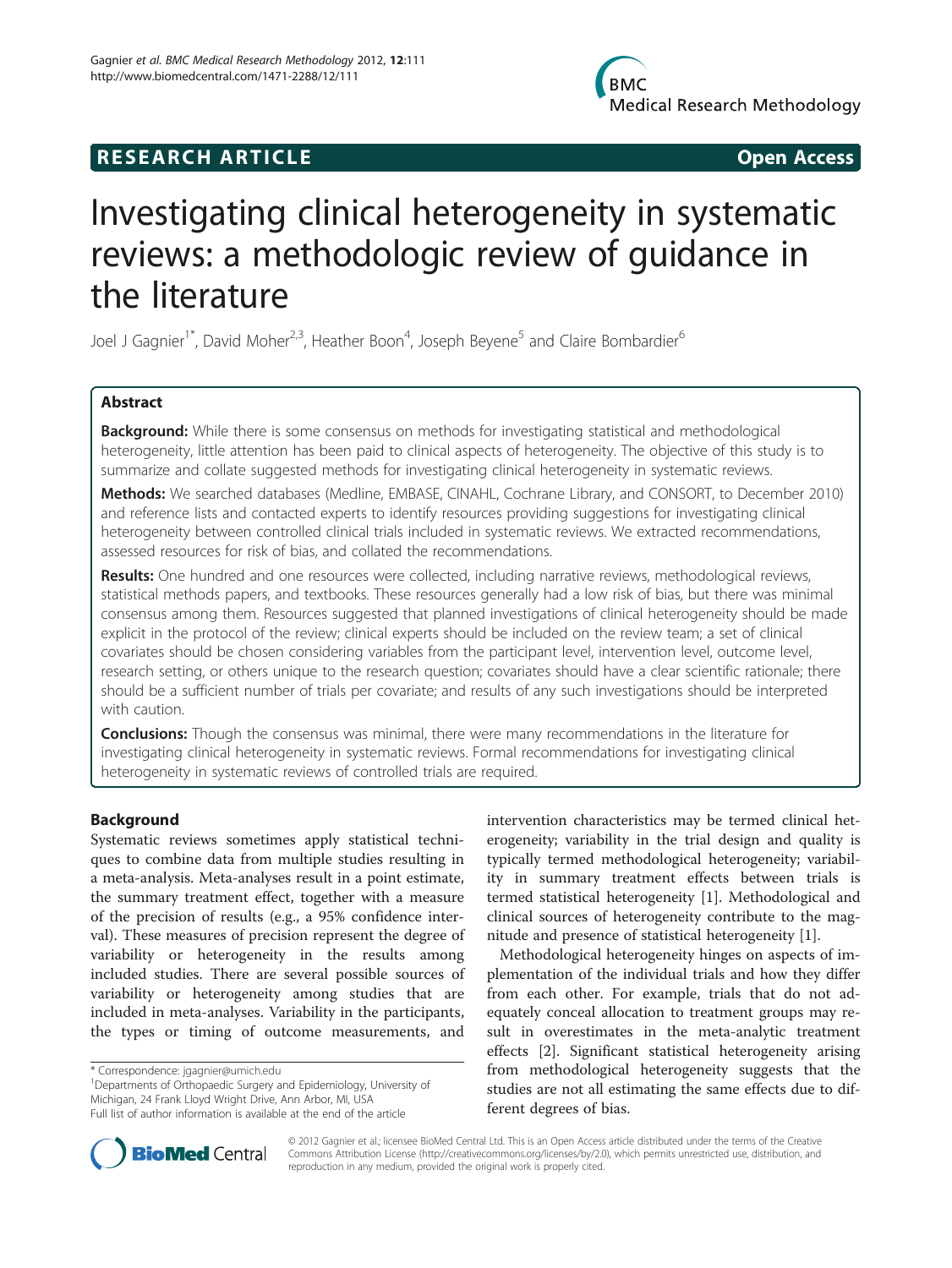Clinical heterogeneity arises from differences in participant characteristics (e.g., sex, age, baseline disease severity, ethnicity, comorbidities), types or timing of outcome measurements, and intervention characteristics (e.g., dose and frequency of dose [[1\]](#page-11-0)). This heterogeneity can cause significant statistical heterogeneity, inaccurate summary effects and associated conclusions, misleading decision makers and others. As such, systematic reviewers need to consider how best to handle sources of heterogeneity [[1\]](#page-11-0). For example, preplanned subgroup analyses, stratifying for similar characteristics of the intervention and participants, could tease-out important scientific and clinically relevant information [[3](#page-11-0)].

Systematic reviews are frequently recognized as the best available evidence for decisions about health-care management and policy [\[3](#page-11-0)-[7\]](#page-12-0). Results of systematic reviews are often incorporated into clinical practice guidelines [[5\]](#page-12-0) and required in funding applications by granting agencies [\[6](#page-12-0)]. In spite of all this it appears health-care professionals and policy makers infrequently use systematic reviews to guide decision-making [\[8](#page-12-0)].

A limitation of many systematic reviews is that their content and format are frequently not useful to decision makers [\[8](#page-12-0)]. For example, while some guidance exists describing what to include in reports of systematic reviews (e.g., the PRISMA statement [\[9](#page-12-0)]), characteristics of the intervention that are necessary to apply their findings are infrequently provided [\[10-13](#page-12-0)]. This has led to some preliminary work on how to extract clinically relevant information from systematic reviews [\[14\]](#page-12-0). Furthermore, systematic reviews commonly show substantial heterogeneity in estimated effects (statistical heterogeneity), possibly due to methodological, clinical or unknown features in the included trials [\[15](#page-12-0)]. While guidance exists on the assessment and investigation of methodological [[1\]](#page-11-0) and statistical heterogeneity [[1,](#page-11-0)[16\]](#page-12-0), little attention has been given to clinical heterogeneity.

We report a systematic review of suggested methods for investigating clinical heterogeneity in systematic reviews of controlled clinical trials. We also provide some guidance for systematic reviewers.

#### Methods

This project identified resources giving recommendations for investigating clinical heterogeneity in systematic reviews. We extracted their recommendations, assessed their risk for bias, and categorized and described the suggestions.

#### Search

The following databases were searched: Medline (to October 29, 2010), EMBASE (to Oct 30, 2010), CINAHL (1981 to Oct 30, 2010), Health Technology Assessment (to Oct 29, 2010), the Cochrane Methodology Register

(to Oct 29, 2010), and the CONSORT database of methodological papers (to October 30, 2010). A library and information scientist was consulted to create sensitive and specific searches, combining appropriate terms and extracting new terms from relevant studies for each database. The following search terms were used in the various databases and at various stages of the search: heterogeneity, applicability, clinical, assessment, checklist, guideline(s), scale, and criteria. The "adjacent" or "within X words" tools were used for the terms "clinical" and "heterogeneity" for all databases. In addition, we used the PubMed related-links option that identifies indexed studies on similar topics or having similar indexing terms to include a broad range of papers that might be indirectly related to clinical heterogeneity. Appendix A contains details of the electronic searching. One investigator (JG) contacted representatives of the Cochrane Collaboration, the Campbell Collaboration, the Agency for Healthcare Research and Quality (AHRQ) and a selection of experts identified through an initial review of the literature to suggest relevant articles, guidelines, position papers, textbooks or other experts in the area. We also reviewed the Cochrane Handbook, the Campbell Collaboration methods guides, and the AHRQ comparative effectiveness section for any guidance on clinical heterogeneity and searched reference lists of all retrieved resources.

The overall process consisted of a "snowballing" technique of seeking information on the topic, by which we asked experts to refer us to other experts or resources, and so on, until each new resource yielded a negligible return. Several individuals with expertise in the area of systematic reviews (JG, DM, JB, CB) met to identify key textbooks to include out of thier personal knowledge of textbooks in the area. These individuals presented what each felt were key textbooks in the area and then debated the merits of each, finally coming to a consensus-based decision on which to include. In general, these methods allowed us to include a broad array of resources related to investigating clinical heterogeneity in systematic reviews.

#### Inclusion criteria

Clinical heterogeneity is defined as differences in participant, treatment, or outcome characteristics or research setting. We included any methodological study, systematic review, guideline, textbook, handbook, checklist, scale, or other published guidance document with a focus on assessing, measuring, or generally investigating clinical heterogeneity between or within controlled clinical trials included in systematic reviews. This included quantitative, qualitative, graphical or tabular techniques, suggestions or methods.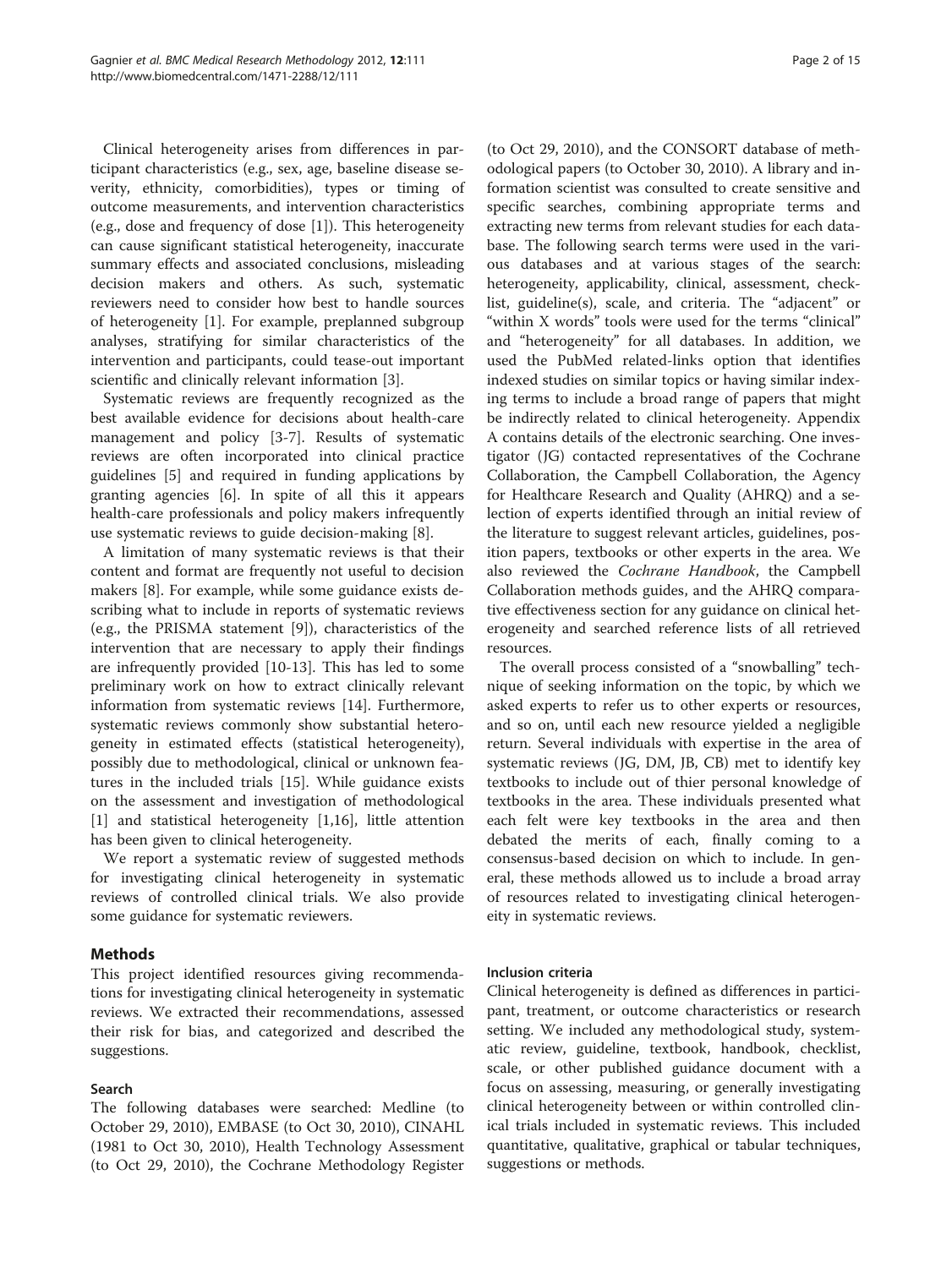#### <span id="page-2-0"></span>Exclusion criteria

Systematic reviews of interventions for efficacy were excluded.

#### Data extraction

A data extraction form was developed and piloted independently by two individuals (JG, DM) on a random selection of 10 included resources. Extractions were checked for consensus and the form revised according to the feedback provided. One person extracted information for all included studies (JG) regarding why the authors sought to assess clinical heterogeneity; what "criteria" were used to assess clinical heterogeneity; how these were developed; the definition of clinical heterogeneity used by the authors; any graphical, tabular or other display/summary methods; statistical recommendations; reported methods used; empirical validation performed on the "criteria"; examples of implementing the methods; and recommendations on how the assessments are to be used in systematic reviews. All extractions were checked for accuracy by another individual (DM).

#### Synthesis methods

We thematically grouped the retrieved resources, suggestions or techniques (e.g., statistical versus qualitative recommendations), described the recommendations, highlighted any empirical support cited for each recommendation, and made an overall summary of the recommendations.

#### Assessment of method validation

Four individuals (JG, DM, JB, CB) met several times to discuss how to rate the variety of resources retrieved. These individuals came to a consensus that there were several classes of resources that did not have any accepted risk-of-bias assessment tools or instruments (e.g., textbooks, narrative reviews, learning guides, expert opinions). Therefore instead, of assessing "risk of bias" of these articles, we chose to determine if specific methods have been validated. Resources were considered validated if they had a clear rationale or reported empirical evidence for that recommendation (e.g., reference to previous empirical work or a test of the method with empirical or simulated data). One individual (JG) assessed the method of validation of each of these included resources.

# Results

Our searches identified 2497 unique titles and abstracts; after screening, 101 papers were included in the review [[17-](#page-12-0)[117\]](#page-14-0). These resources included statistical papers,

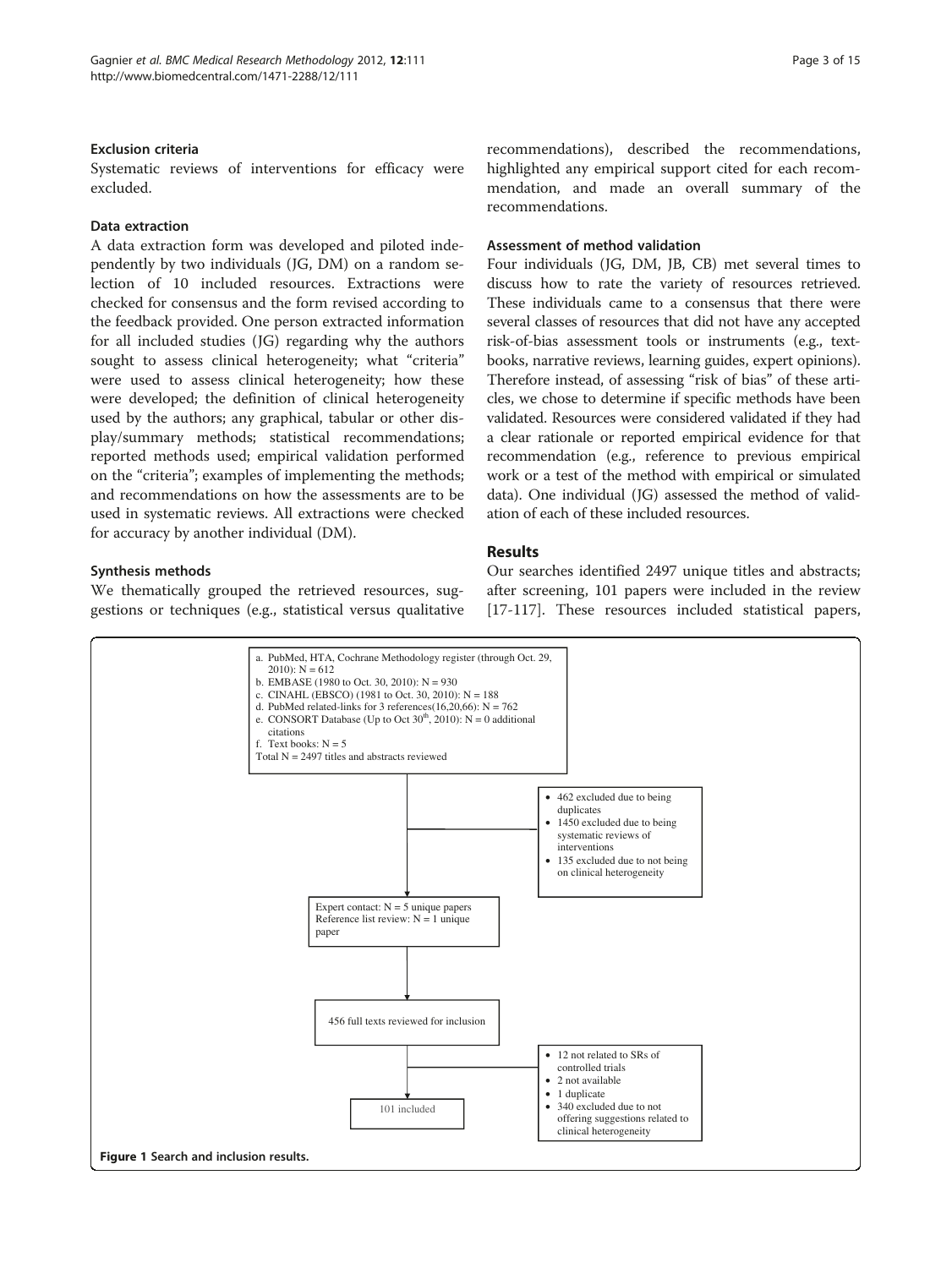methodological reviews, narrative reviews, expert opinions, learning guides, consensus-based guidelines and textbooks. Figure [1](#page-2-0) describes details of the search and screening results. The very few disagreements on inclusion were easily resolved through discussion. Sixty-four (64.6%) of the resources (statistical, methodological, consensus guideline resources) were assessed for validation. Forty-one (64.1%) of these references were evaluated as being sufficiently validated.

Table 1 describes some basic characteristics of the included resources. The most common type of resource was statistical papers (42.4%), with narrative reviews/expert opinion papers being the next most common (29.3%). Most of the papers were published in the 2000s (70.1%), and statistical methods for investigating clinical heterogeneity were the most frequent types of suggestions across resources (73.7%). Table 2 reports a list of clinical variables suggested for investigating clinical heterogeneity and the number and types of resources suggesting each. General suggestions of clinically related variables, without identification of specific clinical covariates, were the most common across all included resources. Most suggestions were within distinct categories: participant level (e.g., age), intervention level (e.g., dose), or outcome level (e.g., event type, length of follow-up) covariates. A number of resources  $(N = 14)$  reported control event rate/baseline risk as being a covariate worth investigating.

Table 1 Descriptive characteristics of included resources that reported recommendations for investigating clinical heterogeneity in systematic reviews of controlled clinical trials  $(N = 101)$ 

| <b>Descriptive Characteristics</b>                                             |                                       | N <sup>1</sup> |
|--------------------------------------------------------------------------------|---------------------------------------|----------------|
| Type of publication                                                            | Statistical paper                     | 44             |
|                                                                                | Narrative review or<br>expert opinion | 29             |
|                                                                                | Methodological review                 | 14             |
|                                                                                | Consensus-based guideline             | 9              |
|                                                                                | Textbook                              | 5              |
| Decade of publication                                                          | 2000s                                 | 70             |
|                                                                                | 1990s                                 | 27             |
|                                                                                | 1980s                                 | 4              |
| Guidance on statistical<br>methods                                             |                                       | 75             |
| <b>Clinical variables</b><br>(general <sup>2</sup> or specific)<br>recommended |                                       | 39             |
| Process for choosing<br>clinical variables recommended                         |                                       | 28             |

1. The number (N) of resources equals the percentage of resources since we include 101 total resources.

2. The term "general" means that the resource listed the term "patient", "intervention", or "outcome" as a category from which to consider covariates

without suggesting specific variables.

#### Table 2 Types of clinical covariates suggested across all resources

| <b>General Category</b>               | Specific<br>Covariate                | Number of<br><b>Resources</b><br>Recommending <sup>1</sup> |
|---------------------------------------|--------------------------------------|------------------------------------------------------------|
| Patient level                         | General <sup>2</sup>                 | 15                                                         |
|                                       | Age                                  | 7                                                          |
|                                       | Baseline severity                    | 3                                                          |
|                                       | Sex/gender                           | 4                                                          |
|                                       | Ethnicity                            | $\overline{\phantom{a}}$                                   |
|                                       | Comorbidities                        | $\overline{2}$                                             |
|                                       | Other disease features               | $\overline{\phantom{a}}$                                   |
| Intervention level                    | General                              | 13                                                         |
|                                       | Dose                                 | 8                                                          |
|                                       | Duration                             | 5                                                          |
|                                       | <b>Brand</b>                         | 3                                                          |
|                                       | Co-interventions                     | 3                                                          |
|                                       | Intensity                            | 3                                                          |
|                                       | Timing                               | 3                                                          |
|                                       | Route                                | $\overline{2}$                                             |
|                                       | Compliance                           | $\overline{\phantom{a}}$                                   |
|                                       | Others unique to the<br>intervention | 2                                                          |
|                                       | Frequency                            | 1                                                          |
|                                       | Comparator/control                   | 1                                                          |
| Outcome level                         | General                              | 6                                                          |
|                                       | Event type                           | 5                                                          |
|                                       | Length of follow-up                  | 4                                                          |
|                                       | Outcome measure type                 | 3                                                          |
|                                       | Outcome definition                   | 3                                                          |
|                                       | Timing                               | $\overline{2}$                                             |
|                                       | Repeated outcome<br>measurements     | 1                                                          |
| Control event rate /<br>baseline risk |                                      | 14                                                         |
| Research setting                      |                                      | 4                                                          |
| Comparison conditions                 |                                      | 3                                                          |
| Early stopping rules                  |                                      | 1                                                          |
| Population risk                       |                                      | 1                                                          |

1. The number (N) of resources equals the percentage of resources since we include 101 total resources.

2. The term "general" means that the resource listed the term "patient", "intervention", or "outcome" as a category from which to consider covariates without suggesting specific variables.

Table [3](#page-4-0) lists recommendations regarding the process of choosing clinical characteristics to investigate. Five or more resources suggested the following: *a priori* choice of clinical covariates (e.g., in the review protocol); look at forest plots for trials that may contribute to heterogeneity and then look for clinical characteristics therein;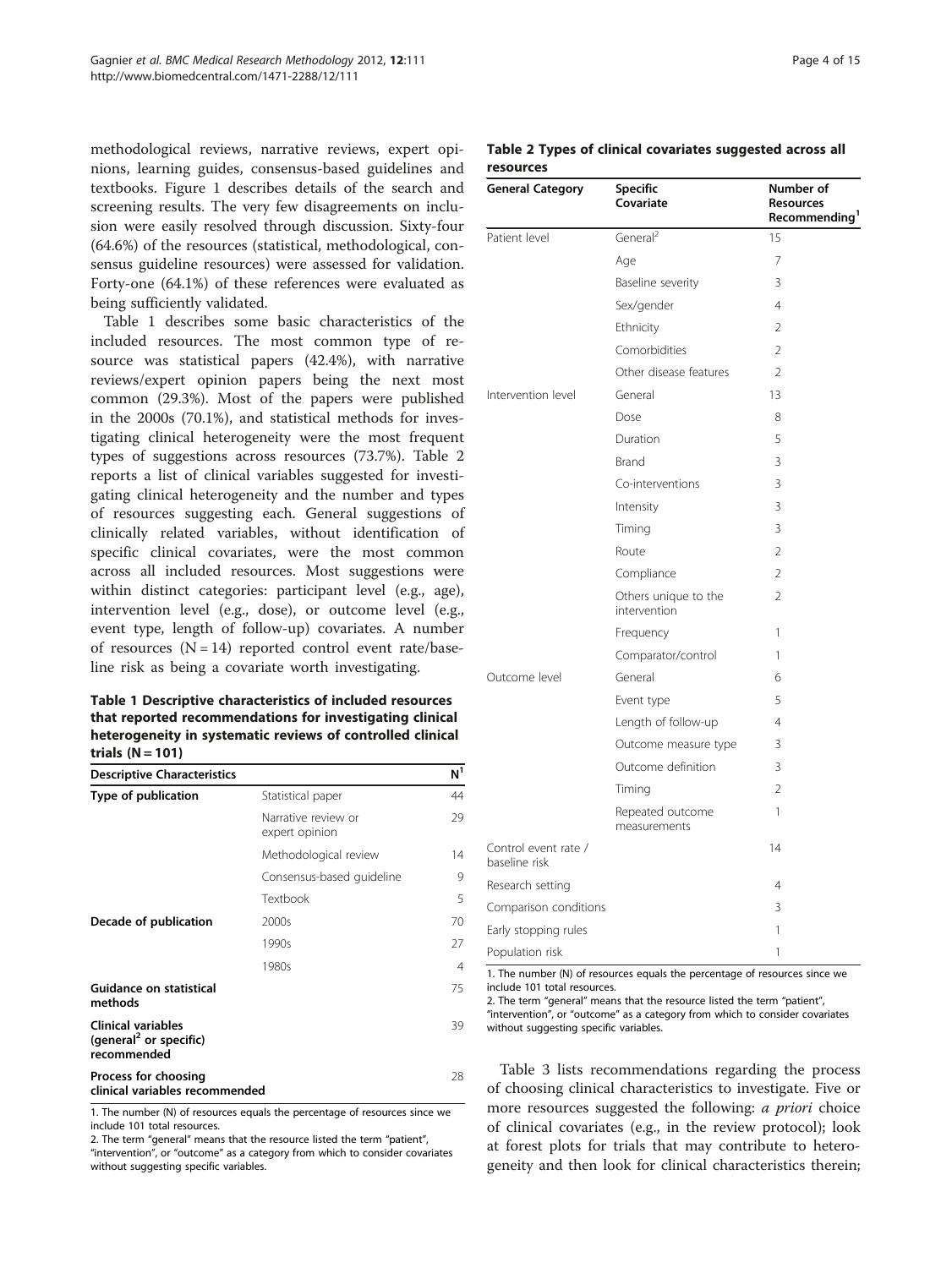| <b>General Category of</b><br>Recommendation                           | <b>Specific Recommendation</b>                                                                                                            | Number of<br>Resources <sup>1</sup> | <b>Citations</b>                                                        |
|------------------------------------------------------------------------|-------------------------------------------------------------------------------------------------------------------------------------------|-------------------------------------|-------------------------------------------------------------------------|
| When to identify covariates<br>in the review process                   | A priori (e.g., in protocol)                                                                                                              | 17                                  | 76, 92, 93, 95, 100, 98, 18, 26, 39,<br>40, 30, 59, 29, 31, 46, 94, 114 |
| How to find important<br>clinical covariates from<br>trial information | Looking at forest plots<br>(variation in point estimates/Cl<br>overlap/adding a<br>vertical line for levels of<br>some clinical variable) | 6                                   | 92, 98, 93, 97, 98, 94                                                  |
|                                                                        | Proceed regardless of formal<br>testing of statistical<br>heterogeneity                                                                   | 5                                   | 35, 92, 97, 98, 29                                                      |
|                                                                        | Looking at L'Abbe plots                                                                                                                   | 4                                   | 98, 45, 93, 98                                                          |
|                                                                        | Influence plot                                                                                                                            | 3                                   | 98, 54, 85                                                              |
|                                                                        | Looking at summary tables                                                                                                                 | 2                                   | 92, 24                                                                  |
|                                                                        | Looking at funnel plots                                                                                                                   | 2                                   | 49, 98                                                                  |
|                                                                        | Use conceptual frameworks to<br>facilitate choice of covariates<br>(i.e., using taxonomies for<br>active ingredients)                     | 2                                   | 98, 112                                                                 |
|                                                                        | $I2$ (look at the change in<br>statistical heterogeneity by<br>adding subgroups)                                                          | 2                                   | 87, 100                                                                 |
|                                                                        | Plot of effect size against<br>individual covariates                                                                                      | $\mathbf{1}$                        | 48                                                                      |
|                                                                        | Using an adaptation of<br>multidimensional<br>scaling (CoPlot)                                                                            | $\mathbf{1}$                        | 55                                                                      |
|                                                                        | Plot of normalized z-scores                                                                                                               | $\mathbf{1}$                        | 93                                                                      |
|                                                                        | Radial/Galbraith plot                                                                                                                     | $\mathbf{1}$                        | 93                                                                      |
|                                                                        | Frequency distributions                                                                                                                   | 1                                   | 98                                                                      |
|                                                                        | Dose-response graph                                                                                                                       | $\mathbf{1}$                        | 3?                                                                      |
|                                                                        | Use P.I.C.O. model to guide<br>choice of characteristics                                                                                  | 1                                   | 115                                                                     |
|                                                                        | Use causal mediating<br>processes                                                                                                         | $\mathbf{1}$                        | 113                                                                     |
|                                                                        | Treat strata within trials as<br>separate studies; these<br>subgroups if similar across<br>studies can be combined                        | $\mathbf{1}$                        | 46                                                                      |
| <b>Rationale for choice</b><br>of covariate                            | Scientific (e.g.,<br>pathophysiological,<br>pharmacologic argument)                                                                       | 10                                  | 7,76,92,93, 100, 18, 26, 59, 31, 115                                    |
|                                                                        | Previous research<br>(e.g., large RCT)                                                                                                    | 3                                   | 76, 68, 100                                                             |
|                                                                        | Clinical grounds                                                                                                                          | 2                                   | 96, 100                                                                 |
|                                                                        | Indirect evidence                                                                                                                         | $\mathbf{1}$                        | 59                                                                      |
| Personnel                                                              | Use of clinical experts                                                                                                                   | 2                                   | 21, 115                                                                 |
|                                                                        | Blind to results of trials                                                                                                                | $\mathbf{1}$                        | 35                                                                      |
| Number of<br>covariates/<br>trials needed                              | Small number of covariates                                                                                                                | 7                                   | 92, 95, 100, 18, 26, 31, 94                                             |

# <span id="page-4-0"></span>Table 3 Recommendations regarding the methods of choosing or identifying clinical covariates for investigation and interpretation of the findings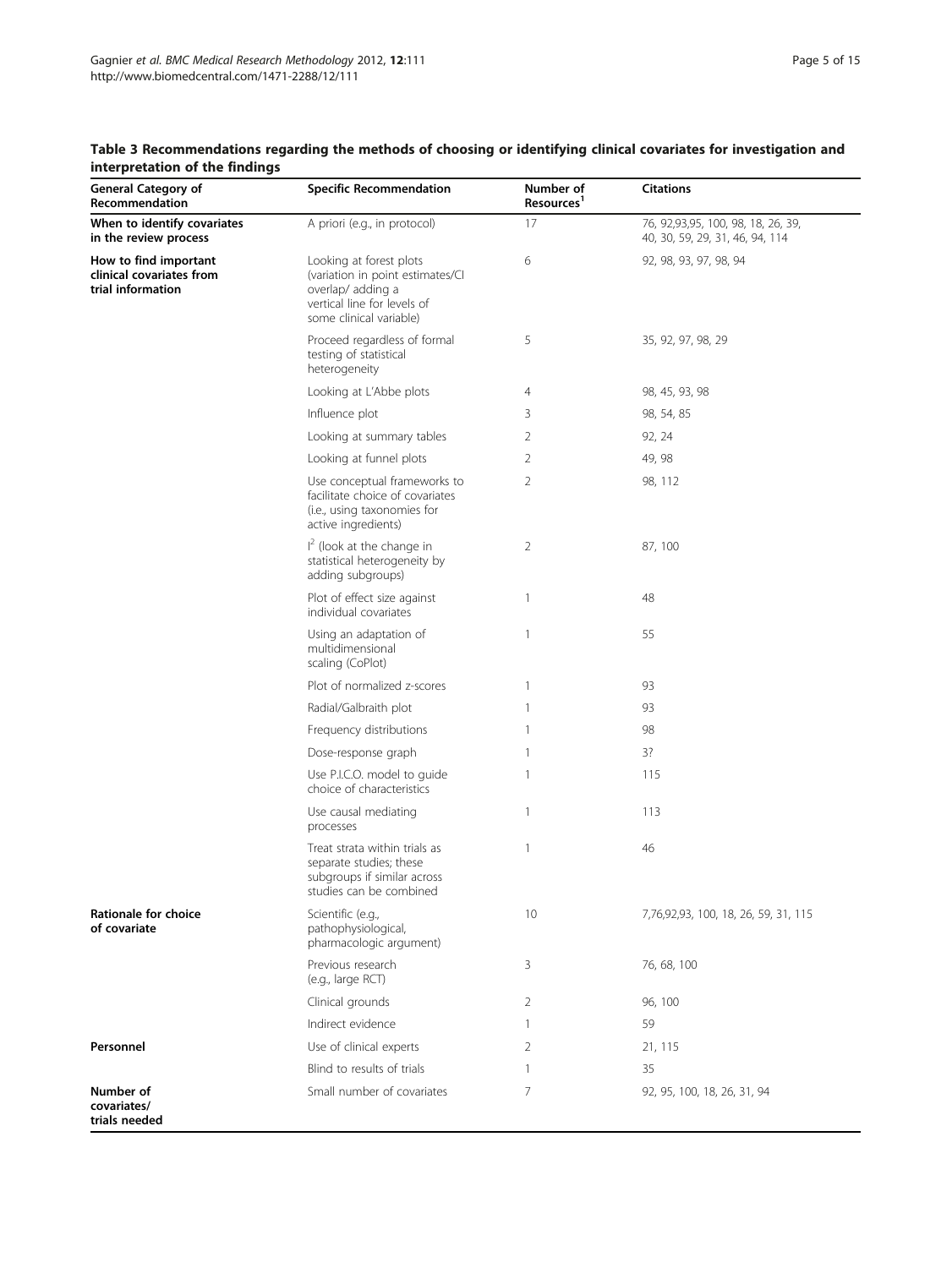# Table 3 Recommendations regarding the methods of choosing or identifying clinical covariates for investigation and interpretation of the findings (Continued)

|                                                | Each covariate investigation<br>should be based on an<br>adequate number of studies<br>(e.g., 10 for every moderator)                                                                                                   | 6              | 100, 59, 50, 94, 115                            |
|------------------------------------------------|-------------------------------------------------------------------------------------------------------------------------------------------------------------------------------------------------------------------------|----------------|-------------------------------------------------|
|                                                | Investigators must report<br>actual number of covariates<br>investigated for reader to<br>determine the potential for<br>false-positives                                                                                | $\mathbf{1}$   | 115                                             |
| <b>Number of outcomes</b><br>to investigate    | Restrict investigations to small<br>number of outcomes<br>(e.g., primary)                                                                                                                                               | $\mathbf{1}$   | 26                                              |
|                                                | Limit to central question in<br>the analysis                                                                                                                                                                            | $\mathbf{1}$   | 94                                              |
| Interpretation of results<br>of investigations | Use caution (4 resources note<br>especially with post hoc<br>testing)                                                                                                                                                   | 12             | 100, 18, 29, 31, 85, 16, 20, 23, 25, 61, 32, 35 |
|                                                | Observational only                                                                                                                                                                                                      | 6              | 59, 23, 94, 98, 100, 114                        |
|                                                | Exploratory or hypothesis<br>generating only                                                                                                                                                                            | $\overline{4}$ | 32, 100, 40, 94                                 |
|                                                | Consider confounding<br>between covariates                                                                                                                                                                              | $\overline{4}$ | 100, 50, 115, 59                                |
|                                                | Consider artifactual causes of<br>between-study variation                                                                                                                                                               | 2              | 6, 98                                           |
|                                                | Consider biases (e.g.,<br>misclassification,<br>dilution, selection)                                                                                                                                                    | 2              | 93, 115                                         |
|                                                | Look at magnitude of the<br>effect and the 95% CI; not just<br>effect and p-value; consider<br>precision of the subgroup<br>effects (e.g., sample sizes in<br>the studies dictate precision of<br>the subgroup effects) | 2              | 100, 115                                        |
|                                                | Seek evidence to justify claims<br>of subgroup findings                                                                                                                                                                 | $\mathbf{1}$   | 26                                              |
|                                                | Identify knowledge gaps in<br>the investigations                                                                                                                                                                        | $\mathbf{1}$   | 24                                              |
|                                                | Consider effect of variability<br>within studies                                                                                                                                                                        | $\mathbf{1}$   | 19                                              |
|                                                | Consider if the magnitude<br>is clinically important (i.e.,<br>differences in effect between<br>subgroups)                                                                                                              | $\mathbf{1}$   | 100                                             |
|                                                | Think through causal<br>relationships, especially<br>directionality                                                                                                                                                     | $\mathbf{1}$   | 113                                             |
|                                                | Use caution with variables<br>grouped after randomization                                                                                                                                                               | $\mathbf{1}$   | 23                                              |
|                                                | Consider parabolic<br>relationships (i.e., beyond<br>linear regression)                                                                                                                                                 | $\mathbf{1}$   | 115                                             |
|                                                | Be cautious not to say there is<br>a consistency of effect if no<br>subgroup effects are found                                                                                                                          | $\mathbf{1}$   | 115                                             |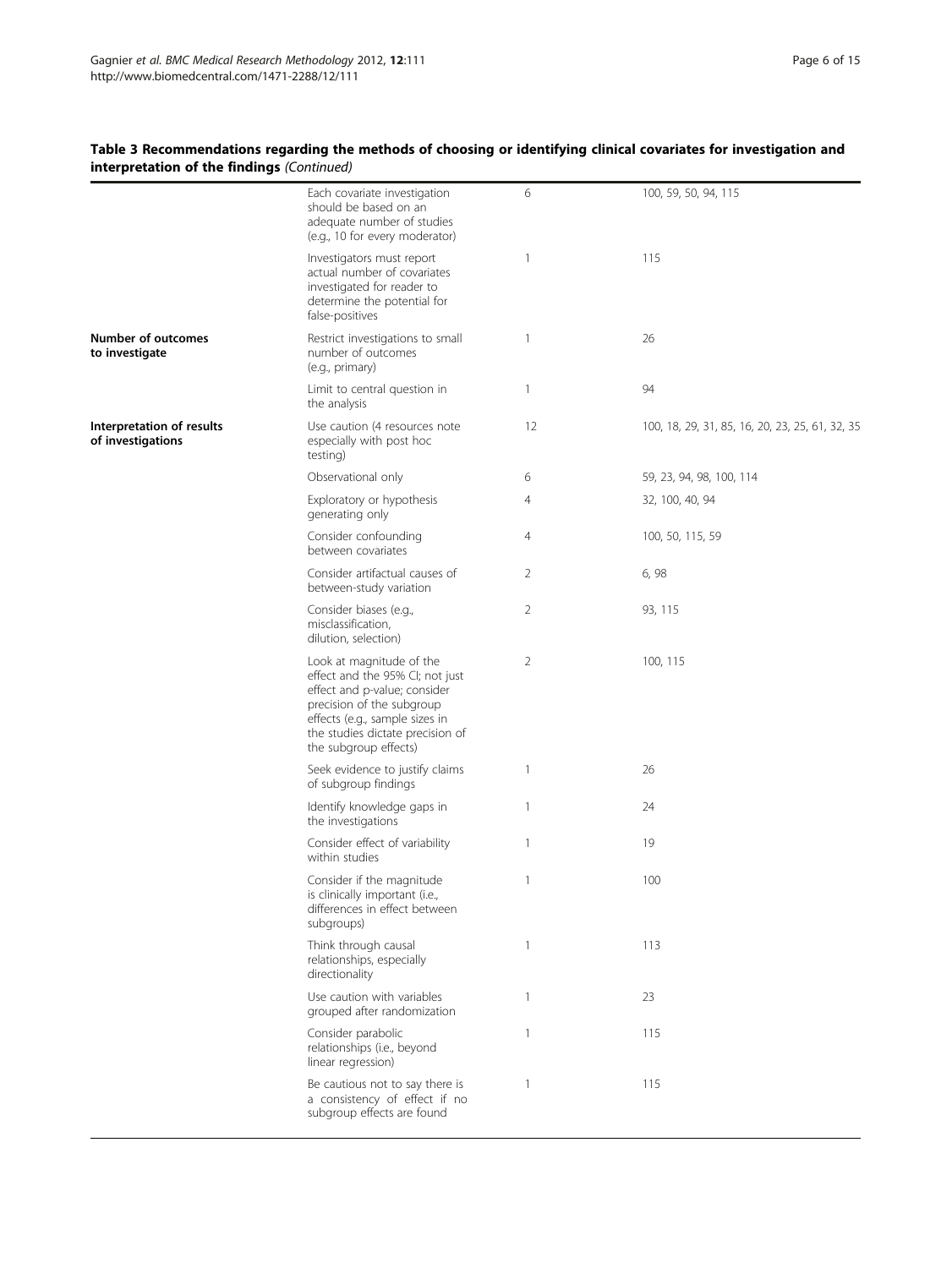| <b>Descriptive methods</b> | Perform a narrative synthesis<br>of these investigations                                                                    | 4              | 115, 98, 27, 100 |  |
|----------------------------|-----------------------------------------------------------------------------------------------------------------------------|----------------|------------------|--|
|                            | Other: 1. idea webbing, 2.<br>qualitative case descriptions, 3.<br>investigator/methodological/<br>conceptual triangulation |                | 98               |  |
| Use of types of data       | Aggregate patient data for trial<br>level covariates                                                                        | 4              | 23, 25, 118, 46  |  |
|                            | Only group characteristics<br>derived prior to randomization<br>(e.g., stratifying)                                         | $\overline{2}$ | 23, 46           |  |
|                            | Individual patient data for<br>participant level covariates                                                                 |                | 59               |  |
|                            | Individual patient data only for<br>all covariates where possible                                                           |                | 59               |  |

Table 3 Recommendations regarding the methods of choosing or identifying clinical covariates for investigation and interpretation of the findings (Continued)

1. The number (N) of resources equals the percentage of resources since we include 101 total resources.

proceed with investigation regardless of results of formal testing for statistical heterogeneity; base clinical covariates on a clear scientific rationale (e.g., a pathophysiological argument); investigate a small number of covariates; base each covariate suggestion on an adequate number of trials (e.g., 10 trials was a common suggestion); use caution when interpreting the findings of investigations; consider the results of such investigations as exploratory, hypothesis generating and observational; and consider confounding between covariates.

Table [4](#page-7-0) summarizes the types of statistical methods suggested for investigating clinical heterogeneity characteristics and the number of resources suggesting each. Many included resources made some mention of statistical methods of investigating aspects of clinical heterogeneity  $(N = 69/99, 69.7%)$ . Also, many of these resources made general suggestions regarding the use of subgroup analyses  $(N = 18)$  and meta-regression  $(N = 16)$ ; however, the majority of these did not offer any specific recommendations. A wide variety of meta-regression techniques were suggested, many of which included simulated evidence or other forms of empirical testing. Several Bayesian approaches were suggested as well as several methods for individual patient data analysis [[34,48,](#page-12-0)[58,63,66,69](#page-13-0),[71](#page-13-0),[75](#page-13-0),[95](#page-13-0)]. Four textbooks appeared to be relatively comprehensive in their treatment of statistical recommendations [\[93](#page-13-0)-[95,](#page-13-0)[114](#page-14-0)].

Overall, we felt that there was some consensus across the resources regarding planning investigations, the use of clinical expertise, the rationale for choice of covariate, how to think through types of covariates, making a covariate hierarchy, post hoc covariate identification, statistical methods, data sources and interpretation of findings (See Table [5\)](#page-9-0). We summarize the common recommendations that appeared in the literature to offer some preliminary guidance for systematic reviewers in

Table [5](#page-9-0) and we elaborate on several key areas in the discussion section below.

Sources appearing to be the most comprehensive in their discussion of recommendations for investigating clinical heterogeneity included the Cochrane Handbook [[100\]](#page-13-0) and the Centre for Reviews and Dissemination's Guidance For Undertaking Reviews In Health Care [[98](#page-13-0)] and the AHRQ Comparative effectiveness review methods: clinical heterogeneity [[115\]](#page-14-0).

#### **Discussion**

A variety of decisions must be made when performing a systematic review. One such decision is how to deal with obvious differences among and within trials. Though a significant test for the presence of statistical heterogeneity (e.g., Q test) and a large degree of heterogeneity (e.g.,  $I^2 > 75\%$ ) might obligate a reviewer to look for covariates to explain this variability, a nonsignificant test or a small  $I^2$  (e.g., <25%) does not preclude the need to investigate covariate treatment effect interactions [\[35](#page-12-0)[,92,97,100\]](#page-13-0). That is, even with low statistical heterogeneity, there may still be factors that influence the size of the treatment effect, especially if there is a strong argument (i.e., pathophysiologic or otherwise) that some variable likely does have such an influence.

Observed or expected heterogeneity of treatment effects can be handled in several ways. The heterogeneity can be ignored and a meta-analysis conducted with a fixed-effects or random-effects model, or one can attempt to explain the heterogeneity through subgroup analyses, meta-regression or other techniques [\[25](#page-12-0)]. The latter moves the review away from overall statements of evidence to increasingly clinically applicable results and conclusions as well as new hypotheses for future research [[75](#page-13-0)]. Anello and Fleiss [[28](#page-12-0)] make a clear distinction between meta-analyses with a goal of arriving at a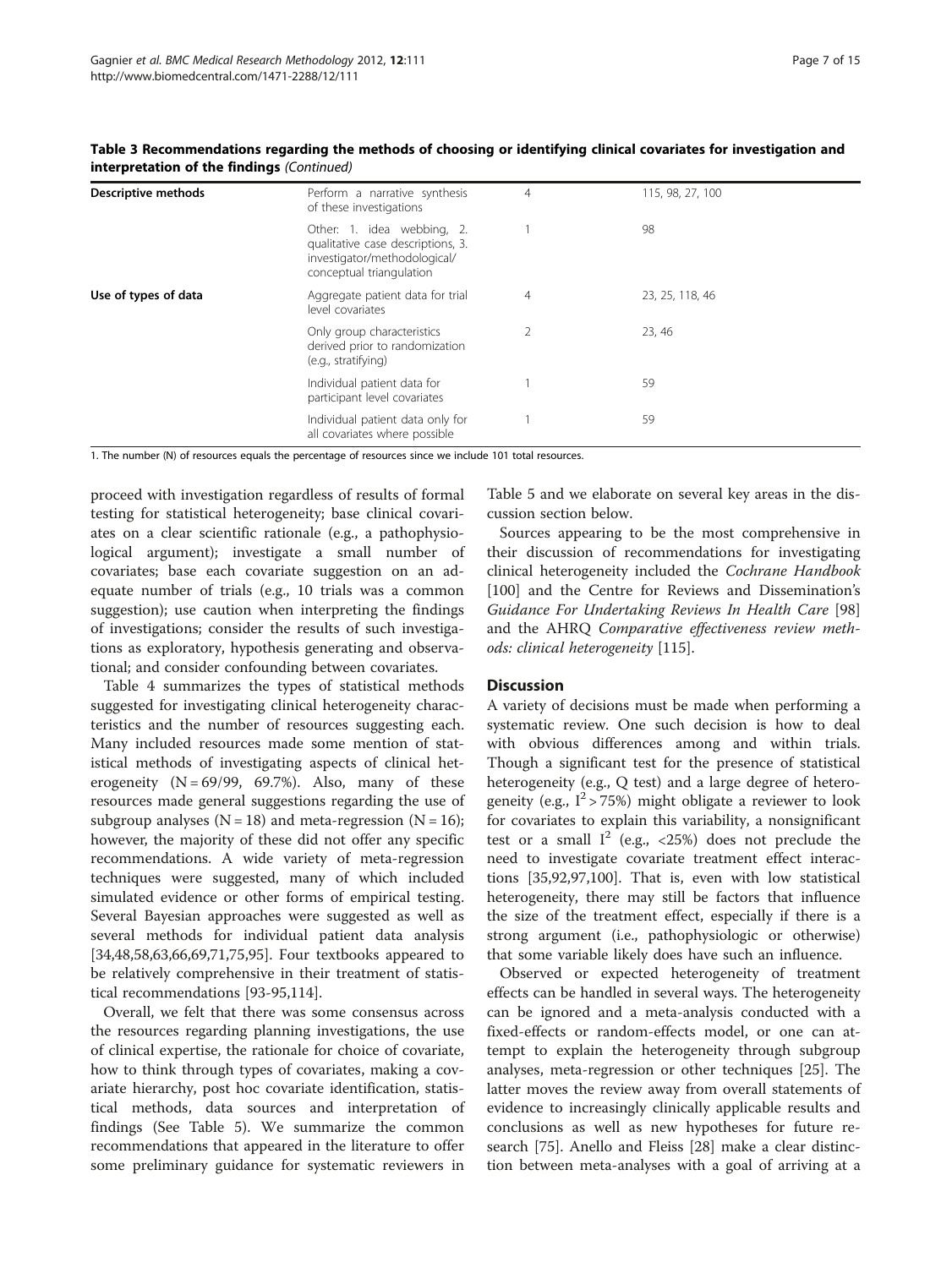| <b>General Category of</b><br><b>Statistical Method</b>           | <b>Specific Method Suggested</b>                                                       | Number of<br>Resources <sup>1</sup> | <b>Citations</b>                                                           |
|-------------------------------------------------------------------|----------------------------------------------------------------------------------------|-------------------------------------|----------------------------------------------------------------------------|
| Subgroup analyses                                                 | General                                                                                | 18                                  | 60, 2324, 25,46, 48, 50, 75, 92, 94,<br>93, 27, 97, 100, 98, 115, 105, 19  |
|                                                                   | Hierarchical testing procedure<br>based on the heterogeneity<br>statistic Q            | $\mathbf{1}$                        | 114                                                                        |
|                                                                   | Combining subgroups across<br>studies (i.e., in stratified<br>studies)                 | $\mathbf{1}$                        | 114                                                                        |
| <b>Moderator Analyses</b>                                         |                                                                                        |                                     |                                                                            |
| 1. ANOVA <sup>2</sup> analogue<br>(e.g., a categorical moderator) |                                                                                        | $\overline{4}$                      | 48, 94, 95, 114                                                            |
| 2. Meta-regression                                                | General mention                                                                        | 16                                  | 19, 60, 6, 24, 2528, 31, 32, 43, 50,<br>75, 94, 95, 100, 98, 93, 1325, 418 |
|                                                                   | Fixed effects model (general)                                                          | 4                                   | 92, 93, 94, 95                                                             |
|                                                                   | Bayesian models (general)                                                              | 4                                   | 66, 71, 124, 95                                                            |
|                                                                   | New maximum likelihood<br>method                                                       | 2                                   | 60, 124                                                                    |
|                                                                   | New weighted least squares<br>model                                                    | 2                                   | 58, 67                                                                     |
|                                                                   | Random effects model<br>(general)                                                      | 2                                   | 67, 114                                                                    |
|                                                                   | Random effects model for IPD <sup>3</sup>                                              | 2                                   | 58, 61                                                                     |
|                                                                   | Permutation-based resampling                                                           | 2                                   | 31, 43                                                                     |
|                                                                   | Other nonparametric (e.g.,<br>fractional polynomials, splines)                         | $\overline{2}$                      | 69,85                                                                      |
|                                                                   | Mixed effects model                                                                    | $\overline{2}$                      | 38, 114                                                                    |
|                                                                   | New variance estimators<br>(for covariates)                                            | 2                                   | 77,84                                                                      |
|                                                                   | Methods for measurement of<br>residual errors                                          | $\overline{2}$                      | 59, 41                                                                     |
|                                                                   | Bayesian model in the<br>presence of missing study-<br>level covariate data            | $\mathbf{1}$                        | 110                                                                        |
|                                                                   | Semi-parametric modeling<br>(general)                                                  | 1                                   | 80                                                                         |
|                                                                   | Fixed effects generalized least<br>squares model                                       | $\mathbf{1}$                        | 68                                                                         |
|                                                                   | Hierarchical regression models                                                         | 3                                   | 60, 64, 124                                                                |
|                                                                   | Random effects model with<br>new variance estimator                                    | $\mathbf{1}$                        | 70                                                                         |
|                                                                   | Logistic regression with binary<br>outcomes                                            | $\mathbf{1}$                        | 25                                                                         |
|                                                                   | Interaction term for meta-<br>regression model                                         | $\mathbf{1}$                        | 95                                                                         |
|                                                                   | Consider nonlinear<br>relationships (e.g., use<br>quadratic or log<br>transformations) | $\mathbf{1}$                        | 48                                                                         |
|                                                                   | Bayesian model for use in<br>meta-analyses of multiple<br>treatment comparisons        | $\mathbf{1}$                        | 111                                                                        |

#### <span id="page-7-0"></span>Table 4 Statistical suggestions for investigating aspects of clinical heterogeneity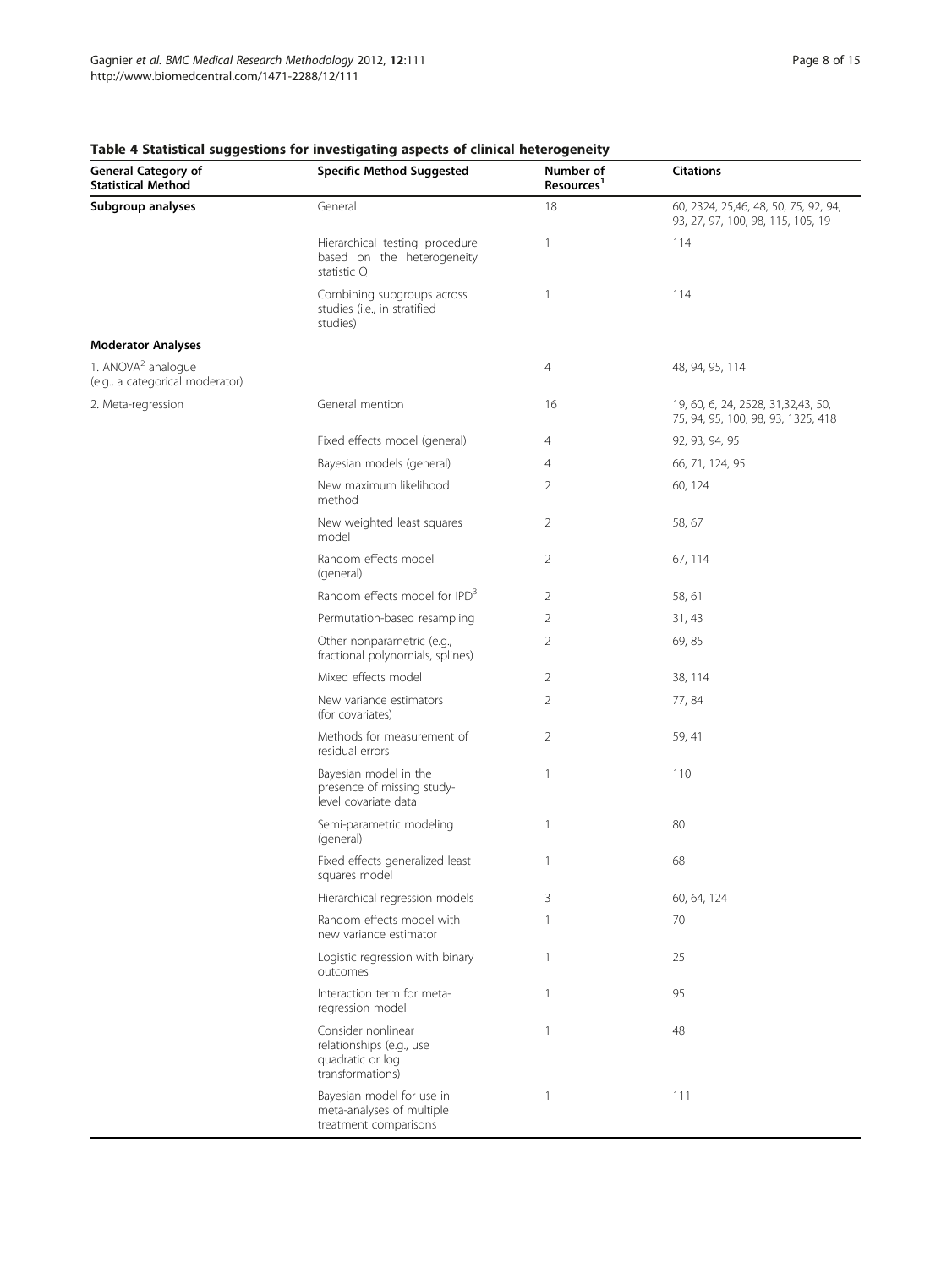#### Table 4 Statistical suggestions for investigating aspects of clinical heterogeneity (Continued)

| 3. Multivariate analyses                                                           |                                                                             | $\mathbf{1}$   | 48                                       |
|------------------------------------------------------------------------------------|-----------------------------------------------------------------------------|----------------|------------------------------------------|
| 4. Multiple univariate analyses<br>with Bonferroni adjustments                     |                                                                             | $\mathbf{1}$   | 48                                       |
| 5. Meta-analysis of interaction<br>estimates                                       |                                                                             | $\mathbf{1}$   | 61                                       |
| 6. Model to include the<br>repeated observations<br>(time as a variable) using IPD |                                                                             | $\mathbf{1}$   | 109                                      |
| 7. Z test                                                                          |                                                                             | $\mathbf{1}$   | 125                                      |
| <b>Bayesian Approaches</b>                                                         |                                                                             |                |                                          |
| 1. Hierarchical Bayesian<br>modeling                                               |                                                                             | $\overline{2}$ | 44, 48                                   |
| 2. Random effects models                                                           |                                                                             | $\mathbf{1}$   | 63                                       |
| Data Specific Approaches                                                           |                                                                             |                |                                          |
| 1. IPD analyses                                                                    | General                                                                     | 5              | 75, 76, 95, 97, 23                       |
|                                                                                    | Regression                                                                  | $\mathbf{1}$   | 61, 46                                   |
|                                                                                    | Adding a treatment-<br>covariate interaction term                           | $\mathbf{1}$   | 95                                       |
| 2. Combination of IPD & APD <sup>4</sup>                                           | Two-step models                                                             | 2              | 74,78                                    |
|                                                                                    | Multi-level model                                                           | $\overline{2}$ | 69, 100                                  |
|                                                                                    | Meta-analysis of<br>interaction estimates                                   | 1              | 61                                       |
| <b>Other Approaches</b>                                                            |                                                                             |                |                                          |
| Models for control event rate /<br>baseline risk                                   | General (e.g., control<br>event rate)                                       | 10             | 63, 24, 71, 81, 79, 93, 100, 19, 78, 111 |
| Structural equation modeling<br>(SEM)                                              | Integration of SEM with fixed,<br>random and mixed effects<br>meta-analyses | $\mathbf{1}$   | 42                                       |
| Mixed treatment comparisons<br>combined with<br>meta-regression                    |                                                                             | $\mathbf{1}$   | 72                                       |
| Combining regression<br>coefficients from<br>separate studies                      |                                                                             | $\mathbf{1}$   | 64                                       |

1. The number (N) of resources equals the percentage of resources since we include 101 total resources; 2. ANOVA = analysis of variance; 3. IPD = individual patient data; 4. APD = aggregate patient data.

common summary estimate of effect ("analytic metaanalyses") and those focused on explaining why the effect sizes vary ("exploratory or causal meta-analyses"). The choice between these depends on the objective of the review, but it is clear that meta-analyses are more applicable to decision making (e.g., clinical, policy) when they are exploratory in nature [\[14,28,53](#page-12-0)[,75,99\]](#page-13-0). The trials included in a systematic review may be so very similar that the summary effect estimate is the most reasonable and applicable metric [[114\]](#page-14-0). But these cases are very rare, and therefore we would expect most questions asked and tested through meta-analytic methods should concern possible reasons for variation in effect [\[114](#page-14-0)].

Many resources were found that suggested methods for carrying out investigations of clinical heterogeneity in systematic reviews [\[17-](#page-12-0)[102](#page-13-0)]. There was great variety in the types of resources identified (statistical papers to commentaries) and in their potential for risk of bias. It was decided early to include any resource, no matter the design, methods, or publication type. For this reason many of the included resources might normally be considered at a high risk of bias (e.g., narrative reviews, expert opinions, learning guides and commentaries) and thus providing suggestions of questionable validity. But it was felt that these types of resources might provide the most valuable information on the subject of clinical heterogeneity. That is, investigating, and in particular choosing which clinical characteristics to investigate, requires clinical expertise, or at a minimum, knowledge of empirical evidence of some covariate of importance. The inclusion of these resources could be viewed as a drawback, but we saw it as a strength of this research. It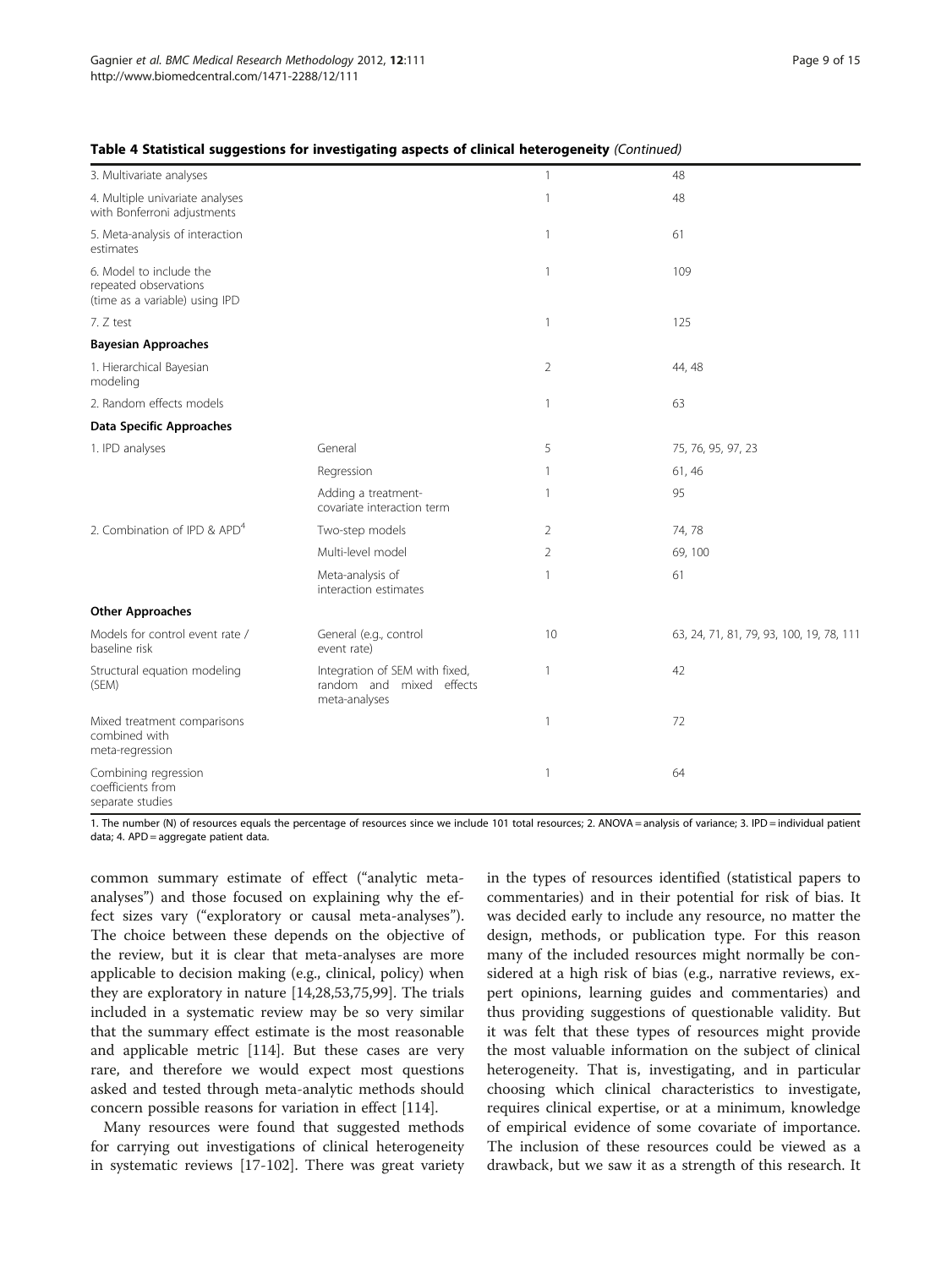<span id="page-9-0"></span>Table 5 Summary of recommendations for investigating clinical heterogeneity in systematic reviews

| <b>Recommendation Category</b>           | <b>Recommendation Description</b>                                                                                                                                                                                                                                                                                                                                                 |
|------------------------------------------|-----------------------------------------------------------------------------------------------------------------------------------------------------------------------------------------------------------------------------------------------------------------------------------------------------------------------------------------------------------------------------------|
| A-priori planning                        | All<br>plans for investigating clinical<br>1.<br>heterogeneity should be made explicit,<br>a-priori (e.g., in the protocol for the<br>systematic review).                                                                                                                                                                                                                         |
| Clinical expertise                       | 2. The review/investigative team should<br>include clinical experts or state a plan<br>for consulting clinical experts during the<br>review protocol development<br>and<br>implementation (e.g., when choosing<br>clinical covariates and when<br>interpreting the findings).                                                                                                     |
| Covariate rationale                      | 3. Clinical covariates should be chosen<br>that have a clearly stated rationale for<br>their importance (e.g., a<br>pathophysiological argument, reference<br>to the results of a previous trial).                                                                                                                                                                                |
| Thinking through<br>covariate categories | 4. Review teams should think through<br>the following categories to determine if<br>related covariates might logically<br>influence the treatment effect in their<br>particular review: participant level,<br>intervention level, outcome level,<br>research setting, or others unique to<br>their research question.                                                             |
| Covariate hierarchy                      | 5. A logical hierarchy of clinical<br>covariates should be formed and<br>investigated only if there is sufficient<br>rationale and a sufficient number of<br>trials available (10 trials per covariate).                                                                                                                                                                          |
| Post hoc covariate<br>identification     | 6. State any plans to include additional<br>covariates after looking at the data<br>(post hoc) from included studies (e.g.,<br>forest plots, radial plots) and how they<br>plan to do this.                                                                                                                                                                                       |
| Statistical methods                      | 7. Describe a-priori the statistical<br>methods proposed to investigate<br>identified covariates. Refer to accepted<br>texts or published papers in the area to<br>be sure to implement these methods in<br>a valid manner. Include an individual<br>with experience in conducting these<br>analyses. <sup>1</sup>                                                                |
| Data sources                             | 8. Aggregate patient data: Reasonable<br>for investigating trial level covariates                                                                                                                                                                                                                                                                                                 |
|                                          | 9. Individual patient data: Consider<br>when investigating participant level<br>covariates (otherwise results are subject<br>to ecologic bias)                                                                                                                                                                                                                                    |
| Interpretation                           | 10. A. Protocol: Describe how the results<br>of any findings are going to be<br>interpreted and used in the overall<br>synthesis of evidence.<br>B. Review: Consider the observational<br>nature of these investigations; consider<br>confounds and important potential<br>biases; consider magnitude of the<br>effect, confidence intervals and<br>directionality of the effect. |

 $1$  We do not provide detailed recommendations for statistical analyses here because of the breath and complexity of this topic. Instead we suggest that one refer to accepted resources and well-trained individuals with expertise in the area.

was these resources that provided most of the suggestions regarding the methods for choosing or identifying clinical covariates to investigate (Table [3\)](#page-4-0). The consensus-based guidelines provided most of the suggestions regarding the process of choosing or identifying clinical covariates, and the statistical papers, as might be expected, covered the majority of the specific statistical suggestions; but the textbooks also offered many suggestions in both areas. There was some consensus across resources, but only a small number of resources included a relatively comprehensive set of recommendations [[15](#page-12-0),[93,94,98](#page-13-0)]. Therefore, future research should be directed at developing a comprehensive and up to date set of guidelines to aid reviewers in investigating clinical heterogeneity. We summarize the common recommendations that appear in the literature to offer some preliminary guidance for systematic reviewers (Table 5).

We were surprised to see that the term clinical heterogeneity was relatively commonly used and consistently defined. We took our definition from several publications with which we were previously familiar [[1,3\]](#page-11-0). In some of the resources the term methodological heterogeneity was used synonymously with clinical heterogeneity, or clinical heterogeneity was considered to be one component of methodological heterogeneity. While this was infrequent in the literature, methodological aspects of heterogeneity include but go beyond clinical aspects or reasons for heterogeneity between trials. Thus, when describing reasons for heterogeneity that are related to the participants, intervention, outcomes or settings of the trial, these should be termed clinical aspects of heterogeneity. A consistency of terminology is mandatory for development of thought and investigation in this area. With terminology in place, the discussion can move to our recommendations.

When planning investigations of clinical heterogeneity in systematic reviews of controlled trials one should make such plans explicit, a priori, in the protocol for the review. We would suggest that protocols be published or registered in appropriate databases [[118\]](#page-14-0). Next, it is reasonable and arguably beneficial, when organizing the review team, to include clinical experts or at a minimum, state a plan for consulting clinical experts during particular phases of the review (e.g., when choosing clinical covariates or during interpretation of findings). Furthermore, a set of clinical covariates should be chosen that have a clearly stated rationale for their importance (e.g., pathophysiological argument or reference to the results of a previous large trial). Review teams should think through the following categories to determine if related covariates might logically influence the treatment effect in their particular review: participant level, intervention level, outcome level, research setting, or others unique to the research question. Several resources offered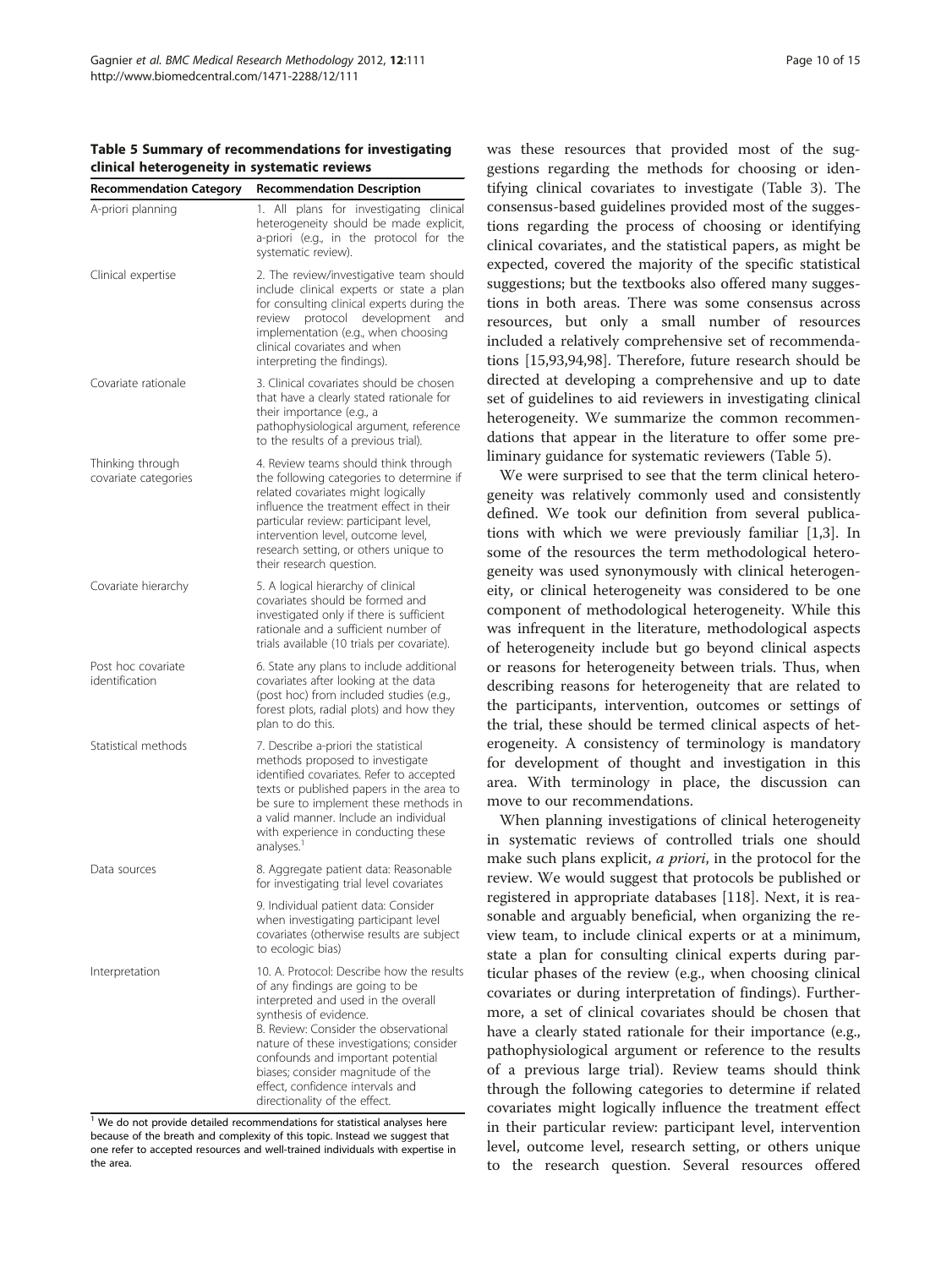conceptual mapping, idea webbing and causal modeling as possible methods for identifying important covariates and relationships between them [\[98,](#page-13-0)[112,113\]](#page-14-0). Next, a hierarchy of clinical covariates should be formed and covariates investigated only if there is sufficient rationale and later a sufficient number of trials available. That is, covariates deemed more important than others on the basis of an explicitly stated rationale should be immediately included in such investigations, with other covariates being included when the number of trials is sufficient. A generally accepted rule of thumb is that 10 events per predictor variable (EPV) maintains bias and variability at acceptable levels. This rule derives from 2 simulation studies carried out for logistic and Cox modeling strategies [[119-121\]](#page-14-0) and has been adapted to metaregression [[1,](#page-11-0)[114\]](#page-14-0). Therefore, it has been suggested that for each covariate there should be at least 10 trials to avoid potentially spurious findings [[15\]](#page-12-0). Also, investigators should describe any plans to include additional covariates after looking at the data from included studies (e.g., forest plots). This might include an examination of summary tables or various types of plots [[92,93,97,98,106](#page-13-0)], and it would be reasonable to include the clinical expert(s) at this stage to aid in the interpretation of the plotted data. Finally, how the results of any findings are going to be interpreted and used in the synthesis methods of the review needs to be explained. Most resources advise caution in interpreting these investigations, noting their exploratory nature, but when there is a clearly stated rationale, especially when derived from previous research, and sufficient trials are included, a priori planned investigations may improve applicability. Also, it was frequently suggested that the interpretation of the results of these investigations should consider confounds and important potential biases, the magnitude of the effect, confidence intervals and the directionality of the effect. Following these recommendations may lead to valid and reliable investigations of clinical heterogeneity and could improve their overall applicability and lead to future research that might test hypothesized subgroup effects.

A wide variety of statistical analyses are available for investigating clinical heterogeneity in systematic reviews of controlled clinical trials, and it is not within the scope of this paper to cover these in detail. Other resources cover this subject very well [[15,](#page-12-0)[93,95](#page-13-0),[100](#page-13-0)[,114](#page-14-0)]. The sophistication of techniques is constantly growing, and an updated, precise summary of such methods is needed. Instead we will describe three available options frequently suggested by resources included in our review—subgroup analyses, meta-regression and the analogue to the analysis of variance (ANOVA)—and comment upon methods for exploring control group event rate.

Subgroup analyses involve separating trials into groups on the basis of some characteristic (e.g., intervention dose) and then performing separate meta-analyses for each group. This test provides an effect estimate within subgroups and a significance test for that estimate; it does not provide a test of variation in effect due to covariates. The greater the number of significant tests performed, the greater the likelihood of type 1 errors. There are some suggestions in the literature for how to control for this (e.g., Bonferroni adjustments [[48\]](#page-12-0)). To test for differences between subgroups a moderator analysis must be done. Moderator analyses include metaregression and the analogue to the ANOVA, among other techniques (e.g., Z test [\[114](#page-14-0)]). Meta-regression is used to assess the impact of one or more independent variables (e.g., age or intervention dose) upon the dependent variable, the overall treatment effect [[62](#page-13-0)]. Independent variables may be continuous or categorical, the latter expressed as a set of dummy variables with one omitted category. Several modeling strategies are available for performing meta-regression [[100,](#page-13-0)[108](#page-14-0),[122](#page-14-0)]. The results of meta-regression indicate which variables influence the summary treatment effect, how much the summary effect changes with each unit change in the variable and the p-value of this influence. It has been suggested that at least 10 trials per covariate are needed to limit spurious findings, due to the low statistical power of meta-regression, and a nonparametric test has been suggested when this tenet is not fulfilled [[30](#page-12-0)] Also, one needs to consider the problems associated with ecological bias when performing meta-regressions on patient levels variables [\[40\]](#page-12-0). Finally, the analogue to the ANOVA examines the difference in the effect between categorical levels of some variable using identical statistical methods as a standard ANOVA [[94\]](#page-13-0).

The literature suggests many methods for examining the influence of the control event rate or baseline risk, which is considered an aggregate measure of known (e.g., age and disease severity) and unknown variables [[15,43,](#page-12-0)[93\]](#page-13-0). It has been argued that these examinations provide little import to clinical practice since the influence of any possible causative variables is aggregated and therefore the effect of individual covariates is unknown [[15\]](#page-12-0). Also, the influence of the control event rate on the summary affect is affected by regression to the mean, and sophisticated statistical procedures are required to deal with this [[15](#page-12-0),[43](#page-12-0),[93](#page-13-0)].

Bayesian approaches to meta-regression and hierarchical Bayes modeling, among other areas, appear to be well represented in the literature [[66,71,95\]](#page-13-0), as well as more general resources for Bayesian meta-analytic techniques [[95,](#page-13-0)[123\]](#page-14-0). These methods are developing rapidly; therefore, frequent summaries of these important techniques are required as a resource to reviewers.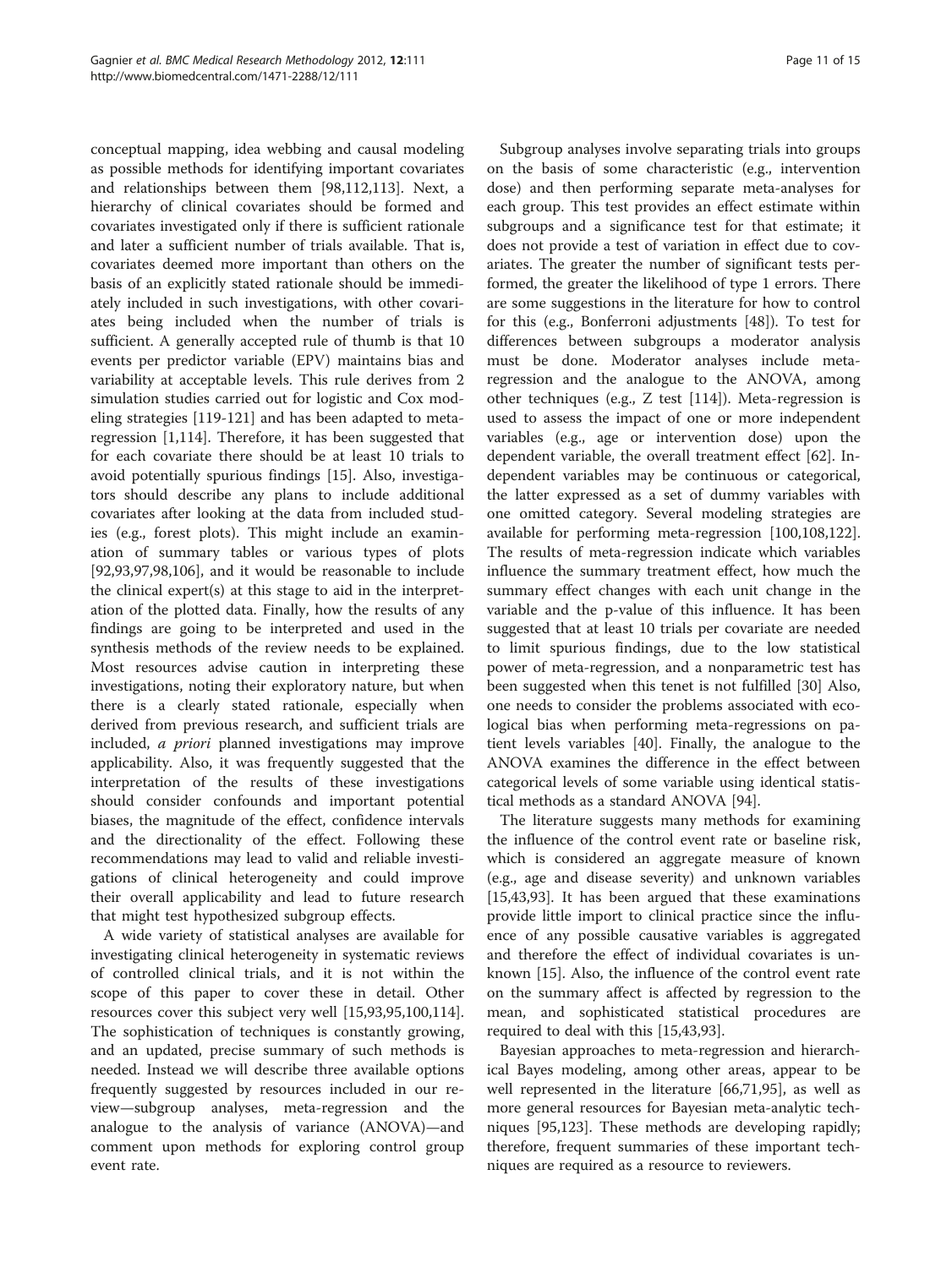<span id="page-11-0"></span>Finally, we would like to note suggestions in the literature concerning the utility of aggregate patient data (APD) versus individual patient data (IPD). Several resources give general recommendations regarding use of IPD when exploring characteristics that could be considered aspects of clinical heterogeneity [\[15](#page-12-0)[,74-76,95,97](#page-13-0)]. Some empirical evidence supports these recommendations [[40](#page-12-0)[,66](#page-13-0)[,124,125](#page-14-0)]. When IPD is available, it should be used as a basis to investigate aspects of clinical heterogeneity at the patient level (e.g., demographic characteristics) so as to avoid ecological bias associated with summary APD. It is reasonable to use APD for trial-level covariates (e.g., intervention characteristics) that can be considered aspects of clinical heterogeneity. In addition, there may be opportunities to strategically use APD together with IPD to avoid the significant, and sometimes insurmountable, effort required to collect complete IPD [[71\]](#page-13-0).

Finally, in relation to the suggestions above for including clinical expertise in systematic reviews, we feel it is the responsibility of each therapeutic discipline to create a repository of variables to consider when exploring effect variation in systematic reviews. Such warehousing of clinically important covariates would serve as an important resource, allowing systematic reviewers and clinical trialists to explore nuances in treatment effect that might inform clinical decision making, and allowing for increased applicability of findings.

#### Conclusions

In summary, although many recommendations are available for investigating clinical heterogeneity in systematic reviews of controlled clinical trials, there is a need to develop a comprehensive set of recommendations for how to perform valid, applicable, and appropriate investigations of clinical covariates [[7](#page-12-0),[14](#page-12-0)]. This will improve the applicability and utilization of systematic reviews by policy makers, clinicians, and other decision makers and researchers who wish to build on these findings.

#### Appendix A: Search strategies

# 1. OVID searches

Medline (1950 to Oct  $29<sup>th</sup>$ , 2010); Cochrane Methodology Register (Oct 29<sup>th</sup>, 2010) ; HTA (Oct 29<sup>th</sup>, 2010); EMBASE (1980 to Oct  $30^{th}$ , 2010)

"(((clinical adj5 heterogeneity)) and (assessment or checklist or guideline or guidelines or scale or criteria))"

Note: A slight variation in this strategy was used for EMBASE, on the EMBASE specific search engine, for an updated search we performed from January  $1<sup>st</sup>$  2009 to October 30<sup>th</sup>, 2010. This was due to a change in the available electronic resources.

#### 2. CINAHL (EBSCO) (1981 up to October 30<sup>th</sup>, 2010):

"TX clinical N8 heterogeneity and TX ( assessment OR checklist OR guideline OR guidelines OR scale OR criteria )"

#### 3. CONSORT database of methodological papers (up to Oct  $30^{th}$ , 2010)

Manual search of all citations.

# 4. Related PubMed links for (completed on October 31<sup>st</sup>, 2010):

Thompson SG. Why sources of heterogeneity in metaanalysis should be investigated. BMJ. 1994;309:1351–5.

# 5. Related PubMed links for (completed on October 31st, 2010):

Higgins J, Thompson S, Deeks J, Altman D. Statistical heterogeneity in systematic reviews of clinical trials: a critical appraisal of guidelines and practice. Journal of Health Services & Research Policy. Jan 2002;7(1):51–61.

# 6. Related PubMed links for: (completed on October 31st, 2010)

Schmid CH, Stark PC, Berlin JA, Landais P and Lau J. Meta-regression detected associations between heterogeneous treatment effects and study-level, but not patient-level, factors. Journal of Clinical Epidemiology. 2004;57:683–97.

#### Competing interests

The authors declare that they have no competing interests.

#### Authors' contributions

JG developed conceptualized the project, searched for the literature, extracted data, and wrote the manuscript. DM, HB, JB and CB conceptualized the project and edited the manuscript. All authors read and approved the final manuscript.

#### Author details

<sup>1</sup>Departments of Orthopaedic Surgery and Epidemiology, University of Michigan, 24 Frank Lloyd Wright Drive, Ann Arbor, MI, USA. <sup>2</sup>Clinical Epidemiology Program, Ottawa Health Research Institute, Ottawa, ON, Canada. <sup>3</sup> Department of Epidemiology & Community Medicine, Faculty of Medicine, University of Ottawa, Ottawa, ON, Canada. <sup>4</sup>Leslie Dan Faculty of Pharmacy, University of Toronto, Toronto, ON, Canada. <sup>5</sup>Child Health and Evaluative Sciences, The Hospital for Sick Children, Toronto, ON, Canada. 6 Health Policy, Management & Evaluation, Faculty of Medicine, University of Toronto, Toronto, ON, Canada.

#### Received: 6 September 2011 Accepted: 15 June 2012 Published: 30 July 2012

#### References

- 1. In Cochrane Handbook for Systematic Reviews of Interventions. Version 5.0.1 [updated September 2008]. Edited by Higgins JPT, Green S.: The Cochrane Collaboration; 2008. Available from www.cochrane-handbook.org.
- 2. Pildal J, Hrobjartsson A, Jorgensen KJ, Hilden J, Altman DG, Gotzsche PC: Impact of allocation concealment on conclusions drawn from metaanalyses of randomized trials. Int J Epidemiol 2007, 36(4):847-857
- 3. Tugwell P, Robinson V, Grimshaw J, Santesso N: Systematic reviews and knowledge translation. Bulletin of the World Health Organization 2006, 84:643–651.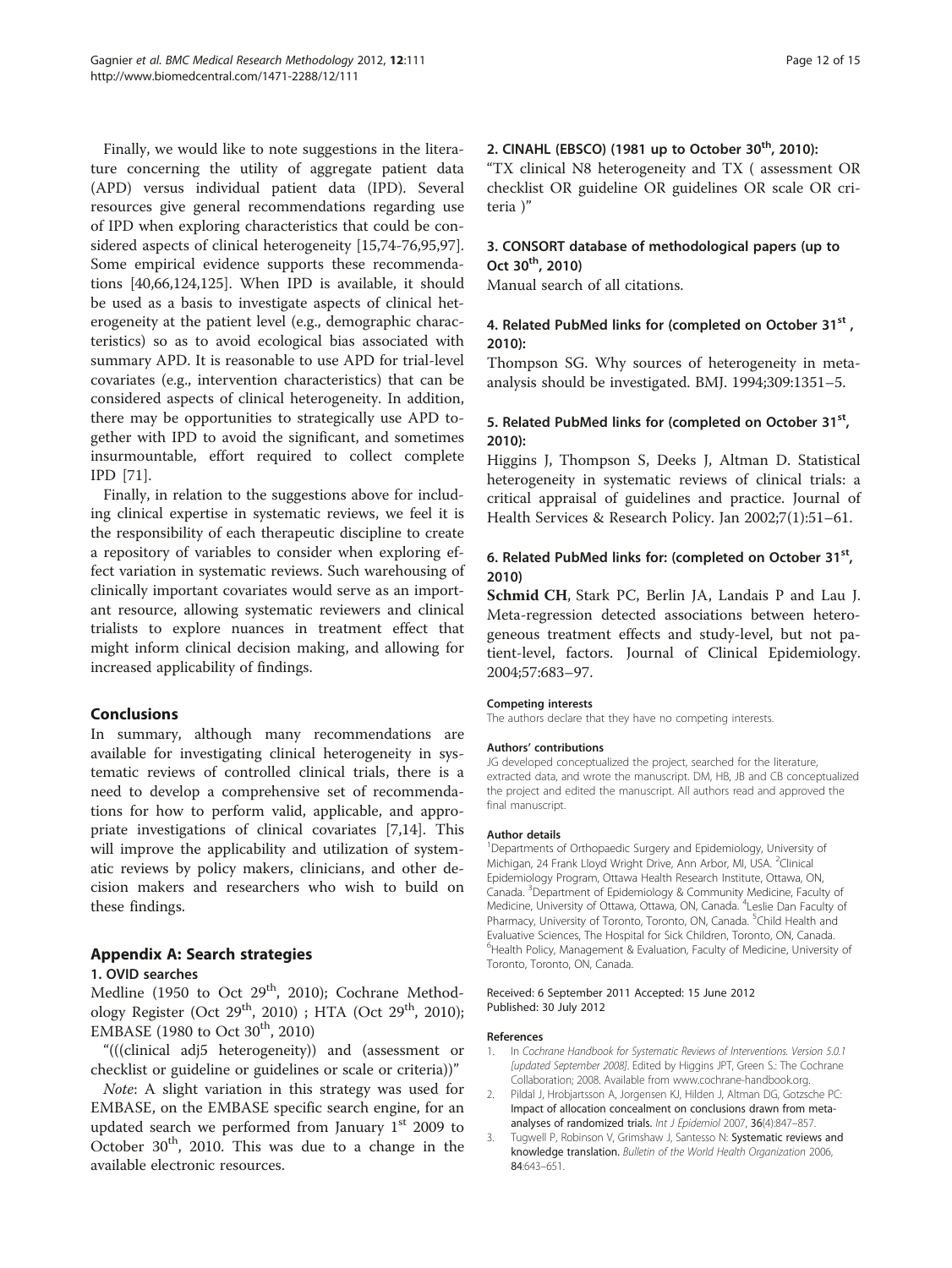- <span id="page-12-0"></span>4. Grimshaw JM, Santesso N, Cumpston M, Mayhew A, McGowan J: Knowledge for knowledge translation: the role of the cochrane collaboration. J Contin Educ Health Prof 2006, 26:55–62.
- 5. British Medical Journal, Clinical Evidence; 2009. Available at: http:// clinicalevidence.bmj.com/ceweb/about/index.jsp. Accessed February 16, 2009.
- 6. Canadian Institutes of Health Research. Available at: [http://www.cihr-irsc.gc.ca/e/](http://www.cihr-irsc.gc.ca/e/193.html) [193.html.](http://www.cihr-irsc.gc.ca/e/193.html) Accessed February 16, 2009.
- 7. Cochrane Collaboration, Current News; Available at: http://cochrane.org/ archives/channel\_2.htm. Accessed February 16, 2009.
- Laupacis A, Strauss S, Systematic reviews: Time to address clinical and policy relevance as well as methodological rigor. Ann Int Med 2007 147(4):273–275.
- 9. Moher D, Liberati A, Tetzlaff J, Altman DG, The PRISMA Group: Preferred reporting items for systematic review and meta-analyses: the PRISMA statement. PLoS Medicine 2009, 6(&):e1000097.
- 10. Glasziou P, Meats E, Heneghan C, Shepperd S: What is missing from descriptions of treatment in trials and reviews? BMJ 2008, 336:1472–1474.
- 11. Glasziou P, Chalmers I, Altman DG, et al: Taking healthcare interventions from trial to practice. BMJ 2010, 341:384–387.
- 12. Chalmers I, Glasziou P: Avoidable waste in the production and reporting of research evidence. Lancet 2009, 374:86–89.
- 13. Chalmers I, Glasziou P: Avoidable waste in the production and reporting of research evidence. Obstet Gynecol 2009, 114(6):1341–1345.
- 14. Scott NA, Moga C, Barton P, Rashiq S, Schopflocher D, Taenzer P, Alberta Ambassador Program Team, et al: Creating clinically relevant knowledge from systematic reviews: The challenges of knowledge translation. J Eval Clin Pract 2007, 13(4):681–688.
- 15. Gagnier JJ, Bombardier C, Boon H, Moher D, Beyene J: An empirical study using permutation-based resampling in meta-regression. Systematic Reviews 2012, 1:18.
- 16. Gagnier JJ, Morgenstern H, Moher D: Recommendations for investigating clinical heterogeneity in systematic reviews and meta-analyses. 2012, Under Review.
- 17. Arends LR, Hoes AW, Lubsen J, Grobbee DE, Stijnen T: Baseline risk as predictor of treatment benefit: Three clinical meta-re-analyses. Stat Med 2000, 19:3497–3518.
- 18. Higgins J, Thompson S, Deeks J, Altman D: Statistical heterogeneity in systematic reviews of clinical trials: a critical appraisal of guidelines and practice. J Health Serv Res Policy 2002, 7(1):51-61.
- 19. Schmid CH, Lau J, McIntosh MW, Cappelleri JC: An empirical study of the effect of the control rate as a predictor of treatment efficacy in meta-analysis of clinical trials. Stat Med 1998, 17(17):1923–1942.
- 20. Thompson SG: Why sources of heterogeneity in meta-analysis should be investigated. BMJ 1994, 309(6965):1351–1355.
- 21. van den Ende CHM, Steultjens EMJ, Bouter LM, Dekker J: Clinical heterogeneity was a common problem in Cochrane reviews of physiotherapy and occupational therapy. J Clin Epidemiol 2006, 59:914–919.
- 22. Loke YK, Price D, Herxheimer A: Systematic reviews of adverse effects: framework for a structured approach. BMC Med Res Methodol 2007, 7:32.
- 23. Freemantle N, Mason J, Eccles M: Deriving treatment recommendations from evidence within randomized trials. The role and limitation of meta-analysis. Int J Technol Assess Health Care 1999, 15(2):304-315.
- 24. Huang JQ, Zheng GF, Irvine EJ, Karlberg J: Assessing heterogeneity in meta-analyses of Helicobacter pylori infection-related clinical studies: a critical appraisal. Chin J Dig Dis 2004, 5(3):126–133.
- 25. Lau J, Ioannidis JP, Schmid CH: Quantitative synthesis in systematic reviews. Ann Intern Med 1997, 127(9):820–826.
- 26. Bender R, Bunce C, Clarke M, et al: Attention should be given to multiplicity issues in systematic reviews. J Clin Epidemiol 2008, 61(9):857–865.
- 27. van Tulder M, Furlan A, Bombardier C, Bouter L: Updated method guidelines for systematic reviews in the Cochrane collaboration back review group. Spine 2003, 28(12):1290–1299.
- 28. Anello C, Fleiss JL: Exploratory or analytic meta-analysis: should we distinguish between them? J Clin Epidemiol 1995, 48(1):109-116. discussion 117-108.
- 29. Simmonds MC, Higgins JP, Stewart LA, Tierney JF, Clarke MJ, Thompson SG: Meta-analysis of individual patient data from randomized trials: a review of methods used in practice. Clin Trials 2005, 2(3):209–217.
- 30. Maxwell L, Santesso N, Tugwell PS, Wells GA, Judd M, Buchbinder R: Method guidelines for Cochrane Musculoskeletal Group systematic reviews. J Rheumatol 2006, 33(11):2304–2311.
- 31. Higgins JP, Thompson SG: Controlling the risk of spurious findings from meta-regression. Stat Med 2004, 23(11):1663–1682.
- 32. Song F, Sheldon TA, Sutton AJ, Abrams KR, Jones DR: Methods for exploring heterogeneity in meta-analysis. Eval Health Prof 2001, 24(2):126–151.
- 33. Glenton C, Underland V, Kho M, Pennick V, Oxman AD: Summaries of findings, descriptions of interventions, and information about adverse effects would make reviews more informative. J Clin Epidemiol 2006, 59(8):770–778.
- 34. Dohoo I, Stryhn H, Sanchez J: Evaluation of underlying risk as a source of heterogeneity in meta-analyses: a simulation study of Bayesian and frequentist implementations of three models. Prev Vet Med 2007, 81(1–3):38–55.
- 35. Hall JA, Rosenthal R: Interpreting and evaluating meta-analysis. Eval Health Prof 1995, 18(4):393-407.
- 36. Gerbarg ZB, Horwitz RI: Resolving conflicting clinical trials: guidelines for meta-analysis. J Clin Epidemiol 1988, 41(5):503–509.
- 37. DerSimonian R, Laird N: Meta-analysis in clinical trials. Control Clin Trials 1986, 7(3):177–188.
- 38. St-Pierre NR: Invited review: Integrating quantitative findings from multiple studies using mixed model methodology. J Dairy Sci 2001, 84(4):741–755.
- 39. Cook DJ, Sackett DL, Spitzer WO: Methodologic guidelines for systematic reviews of randomized control trials in health care from the Potsdam Consultation on Meta-Analysis. J Clin Epidemiol 1995, 48(1):167–171.
- 40. Berlin JA, Santanna J, Schmid CH, Szczech LA, Feldman HI: Individual patient- versus group-level data meta-regressions for the investigation of treatment effect modifiers: ecological bias rears its ugly head. Stat Med 2002, 21(3):371–387.
- 41. Walter SD: Variation in baseline risk as an explanation of heterogeneity in meta-analysis. Stat Med 1997, 16(24):2883–2900.
- 42. Cheung MW: A model for integrating fixed-, random-, and mixed-effects meta-analyses into structural equation modeling. Psychol Methods 2008, 13(3):182–202.
- 43. Sutton AJ, Abrams KR, Jones DR, Sheldon TA, Song F: Systematic reviews of trials and other studies. Health Technol Assess 1998, 2(19):1–276.
- 44. Rosenthal R, DiMatteo MR: Meta-analysis: recent developments in quantitative methods for literature reviews. Annu Rev Psychol 2001, 52:59–82.
- 45. Song F: Exploring heterogeneity in meta-analysis: is the L'Abbe plot useful? J Clin Epidemiol 1999, 52(8):725–730.
- 46. Reade MC, Delaney A, Bailey MJ, Angus DC: Bench-to-bedside review: Avoiding pitfalls in critical care meta-analysis–funnel plots, risk estimates, types of heterogeneity, baseline risk and the ecologic fallacy. Crit Care 2008, 12(4):220.
- 47. Xu H, Platt RW, Luo ZC, Wei S, Fraser WD: Exploring heterogeneity in meta-analyses: needs, resources and challenges. Paediatr Perinat Epidemiol 2008, 22(Suppl 1):18–28.
- 48. Olkin I: Diagnostic statistical procedures in medical meta-analyses. Stat Med 1999, 18(17–18):2331–2341.
- 49. Sterne JA, Egger M, Smith GD: Systematic reviews in health care: Investigating and dealing with publication and other biases in metaanalysis. BMJ 2001, 323(7304):101–105.
- 50. Lipsey MW, Wilson DB: The way in which intervention studies have "personality" and why it is important to meta-analysis. Eval Health Prof 2001, 24(3):236–254.
- 51. Moher D, Jadad AR, Klassen TP: Guides for reading and interpreting systematic reviews: III. How did the authors synthesize the data and make their conclusions? Arch Pediatr Adolesc Med 1998, 152(9):915–920.
- 52. Schmid JE, Koch GG, LaVange LM: An overview of statistical issues and methods of meta-analysis. J Biopharm Stat 1991, 1(1):103–120.
- 53. Berlin JA: Invited commentary: benefits of heterogeneity in metaanalysis of data from epidemiologic studies. Am J Epidemiol 1995, 142(4):383–387.
- 54. Malling HJ, Thomsen AB, Andersen JS: Heterogeneity can impair the results of Cochrane meta-analyses despite accordance with statistical guidelines. Allergy 2008, 63(12):1643–1645.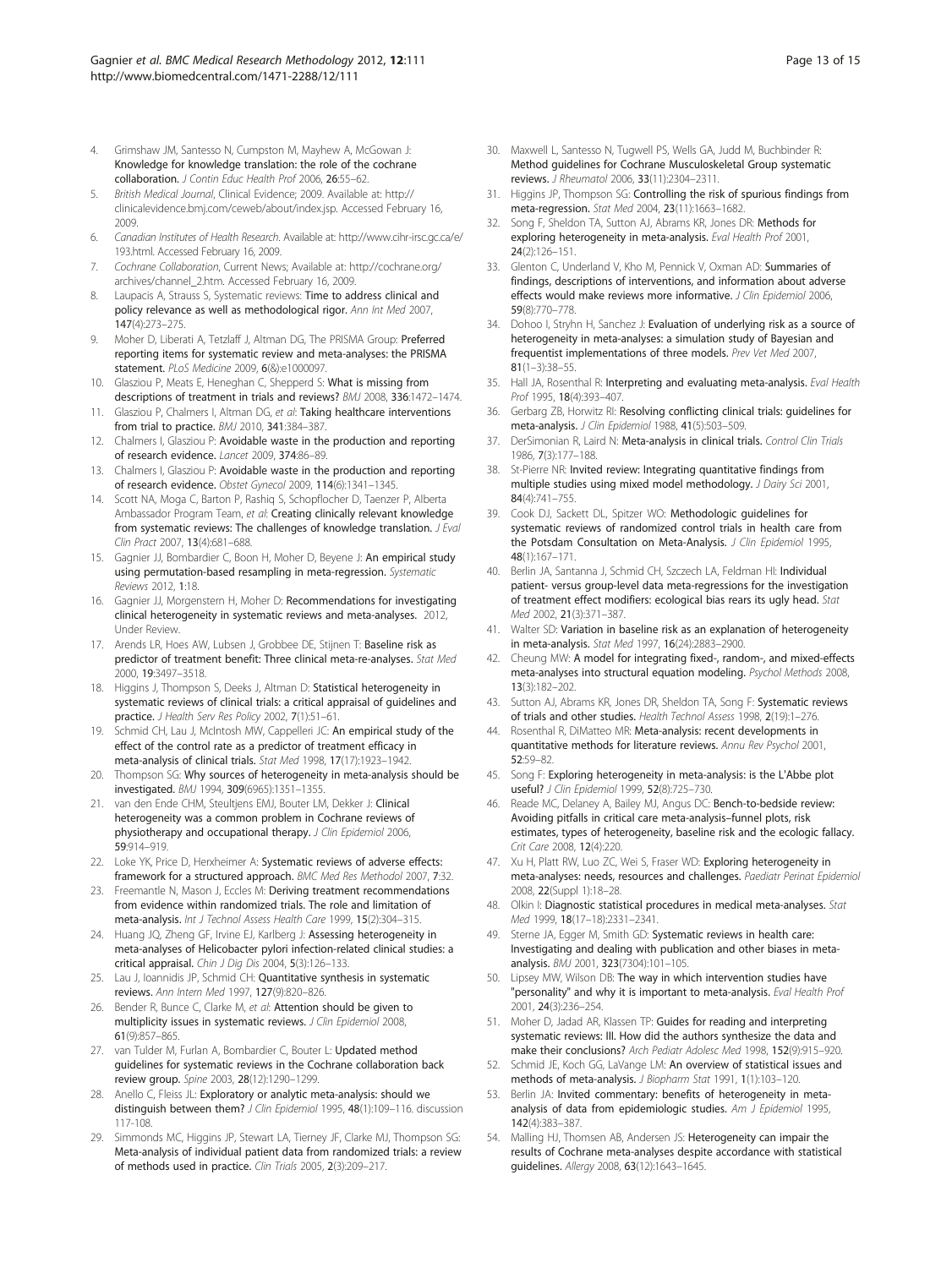- <span id="page-13-0"></span>55. Bravata DM, Shojania KG, Olkin I, Raveh A: CoPlot: a tool for visualizing multivariate data in medicine. Stat Med 2008, 27(12):2234–2247.
- 56. Baujat B, Mahe C, Pignon JP, Hill C: A graphical method for exploring heterogeneity in meta-analyses: application to a meta-analysis of 65 trials. Stat Med 2002, 21(18):2641–2652.
- 57. Higgins JP, Whitehead A: Borrowing strength from external trials in a meta-analysis. Stat Med 1996, 15(24):2733–2749.
- 58. Michiels S, Baujat B, Mahe C, Sargent DJ, Pignon JP: Random effects survival models gave a better understanding of heterogeneity in individual patient data meta-analyses. J Clin Epidemiol 2005, 58(3):238–245.
- 59. Thompson SG, Sharp SJ: Explaining heterogeneity in meta-analysis: a comparison of methods. Stat Med 1999, 18(20):2693–2708.
- 60. Smith CT, Williamson PR, Marson AG: Investigating heterogeneity in an individual patient data meta-analysis of time to event outcomes. Stat Med 2005, 24(9):1307–1319.
- 61. Simmonds MC, Higgins JP: Covariate heterogeneity in meta-analysis: criteria for deciding between meta-regression and individual patient data. Stat Med 2007, 26(15):2982–2999.
- 62. Thompson SG, Higgins JP: How should meta-regression analyses be undertaken and interpreted? Stat Med 2002, 21(11):1559–1573.
- 63. Thompson SG, Smith TC, Sharp SJ: Investigating underlying risk as a source of heterogeneity in meta-analysis. Stat Med 1997, 16(23):2741–2758.
- 64. Frost C, Clarke R, Beacon H: Use of hierarchical models for meta-analysis: experience in the metabolic ward studies of diet and blood cholesterol. Stat Med 1999, 18(13):1657–1676.
- 65. Naylor CD: Two cheers for meta-analysis: problems and opportunities in aggregating results of clinical trials. Cmaj 1988, 138(10):891-895.
- 66. Schmid CH, Stark PC, Berlin JA, Landais P, Lau J: Meta-regression detected associations between heterogeneous treatment effects and study-level, but not patient-level, factors. J Clin Epidemiol 2004, 57(7):683–697.
- 67. Higgins JP, Whitehead A, Turner RM, Omar RZ, Thompson SG: Meta-analysis of continuous outcome data from individual patients. Stat Med 2001, 20(15):2219–2241.
- 68. Berkey CS, Anderson JJ, Hoaglin DC: Multiple-outcome meta-analysis of clinical trials. Stat Med 1996, 15(5):537–557.
- 69. Thompson SG, Turner RM, Warn DE: Multilevel models for meta-analysis, and their application to absolute risk differences. Stat Methods Med Res 2001, 10(6):375–392.
- 70. Berkey CS, Hoaglin DC, Mosteller F, Colditz GA: A random-effects regression model for meta-analysis. Stat Med 1995, 14(4):395–411.
- 71. Warn DE, Thompson SG, Spiegelhalter DJ: Bayesian random effects meta-analysis of trials with binary outcomes: methods for the absolute risk difference and relative risk scales. Stat Med 2002, 21(11):1601–1623.
- 72. Nixon RM, Bansback N, Brennan A: Using mixed treatment comparisons and meta-regression to perform indirect comparisons to estimate the efficacy of biologic treatments in rheumatoid arthritis. Stat Med 2007, 26(6):1237–1254.
- 73. Koopman L, van der Heijden GJ, Glasziou PP, Grobbee DE, Rovers MM: A systematic review of analytical methods used to study subgroups in (individual patient data) meta-analyses. J Clin Epidemiol 2007, 60(10):1002–1009.
- 74. Riley RD, Lambert PC, Staessen JA, et al: Meta-analysis of continuous outcomes combining individual patient data and aggregate data. Stat Med 2008, 27(11):1870–1893.
- 75. Thompson SG, Higgins JP: Treating individuals 4: can meta-analysis help target interventions at individuals most likely to benefit? Lancet 2005, 365(9456):341–346.
- 76. Trikalinos TA, Ioannidis JP: Predictive modeling and heterogeneity of baseline risk in meta-analysis of individual patient data. J Clin Epidemiol 2001, 54(3):245–252.
- 77. Knapp G, Hartung J: Improved tests for a random effects meta-regression with a single covariate. Stat Med 2003, 22(17):2693–2710.
- 78. van Houwelingen HC, Arends LR, Stijnen T: Advanced methods in meta-analysis: multivariate approach and meta-regression. Stat Med 2002, 21(4):589–624.
- 79. Sharp SJ, Thompson SG: Analysing the relationship between treatment effect and underlying risk in meta-analysis: comparison and development of approaches. Stat Med 2000, 19(23):3251–3274.
- 80. Ghidey W, Lesaffre E, Stijnen T: Semi-parametric modelling of the distribution of the baseline risk in meta-analysis. Stat Med 2007, 26(30):5434–5444.
- 81. Cook RJ, Walter SD: A logistic model for trend in 2 x 2 x kappa tables with applications to meta-analyses. Biometrics 1997, 53(1):352–357.
- 82. Chang BH, Waternaux C, Lipsitz S: Meta-analysis of binary data: which within study variance estimate to use? Stat Med 2001, 20(13):1947–1956.
- 83. Davey Smith G, Egger M, Phillips AN: Meta-analysis. Beyond the grand mean? BMJ 1997, 315(7122):1610-1614.
- 84. Sidik K, Jonkman JN: A note on variance estimation in random effects meta-regression. J Pharm Stat 2005, 15:823–838.
- 85. Sutton A: Recent development in meta-analysis. Stat Med 2008, 27:625–650.
- 86. Bagnardi V, Quatto P, Corrao G: Flexible meta-regression functions for modelling aggregate dose-response data, with an application to alcohol and mortality. Am J Epidemiol 2004, 159(11):1077-1086
- 87. Higgins JP, Thompson SG, Deeks JJ, Altman DG: Measuring inconsistency in meta-analyses. BMJ 2007, 327:557–560.
- 88. Ioannidis JP: Interpretation of test of heterogeneity and bias in meta-analysis. J Eval Clin Pract 2008, 14:951–957.
- 89. Glasziou PP, Sanders SL: Investigating causes of heterogeneity in systematic reviews. Stat Med 2002, 21:1503–11.
- 90. Hatala R, Wyer P, Guyatt G, for the Evidence-Based Medicine Teaching Tips Working Group: Tips for learners of evidence-based medicine: 4. Assessing heterogeneity of primary studies in systematic reviews and whether to combine their results. CMAJ 2005, 172(5):661–665.
- 91. Bailey KR: Inter-study differences: How should they influence the interpretation and analysis of results? Stat Med. 1987, 6:351–358.
- 92. Khalid S, Khan RK, Kleijnen J, Antes G: Systematic Reviews to Support Evidence-based Medicine: How to Apply Findings of Health-Care Research. London: Royal Society of Medicine Press Ltd.; 2003.
- 93. Sutton AJ, Jones DR, Sheldon TA, Song F: Methods for Meta-analysis in Medical Research. Chichester: John Wiley & Sons, Ltd.; 2000.
- 94. Littell JC, Corcoran J, Pillai VK: Systematic Reviews and Meta-Analysis. Oxford: Oxford University Press; 2008.
- 95. Whitehead A: Meta-Analysis of Controlled Clinical Trials. Chichester: John Wiley & Sons, Ltd.; 2002.
- 96. Furlan AD, Pennick V, Bombarider C, van Tulder M, from the Editorial Board of the Cochrane Back Review Group: 2009 Updated method guidelines for systematic reviews in the Cochrane back review group. Spine 2009, 34(18):1929–1941.
- 97. National Health and Medical Research Council: How to Review the Evidence: Systematic Identification and Review of the Scientific Literature. Australia: Commonwealth of Australia; 2000.
- 98. Centre for Reviews and Dissemination: CRD's Guidance for Undertaking Reviews in Health Care. York: CRD; 2009.
- 99. Oxman AD, Guyatt GH: A consumer's guide to subgroup analyses. Ann Intern Med 1992, 116(1):78–84.
- 100. In Cochrane Handbook for Systematic Reviews of Interventions. Version 5.0.0 [updated September 2008]. Edited by Higgins JPT, Green S.: The Cochrane Collaboration; 2008. Available from: www.cochrane-handbook.org.
- 101. Imperiale TF: Meta-analysis: when and how. Hepatology 1999, 29(6 Suppl):26S–31S.
- 102. Shekelle PG, Morton SC: Principles of metaanalysis. J Rheumatol 2000, 27(1):251–252. discussion 252-53.
- 103. Nagin DS, Odgers CL: Group-based trajectory modeling in clinical research. Annu Rev Clin Pscyhol. 2010, 6:109–138.
- 104. Virgile G, Conto AA, Moja L, Gensini GL, Gusinu R: Heterogeneity and meta-analyses: do study results truly differ? Intern Emerg Med 2009, 4:423–427.
- 105. Skipka G, Bender R: Intervention effects in the case of heterogeneity between three subgroups: Assessment within the framework of systematic reviews. Methods Inf Med. 2010, 49:613–617.
- 106. Groenwold RHH, Rovers MM, Lubsen J, van der Heijden JMG: Subgroup effects despite homogenous heterogeneity test results. BMC Medical Research Methodology. 2010, 10:43.
- 107. Lockwood CM, DeFrancesco CA, Elliot DL, Beresford SAA, Toobert DJ: Mediation analyses: Applications in nutrition research and reading the literature. J Am Diet Assoc 2010, 110:753–763.